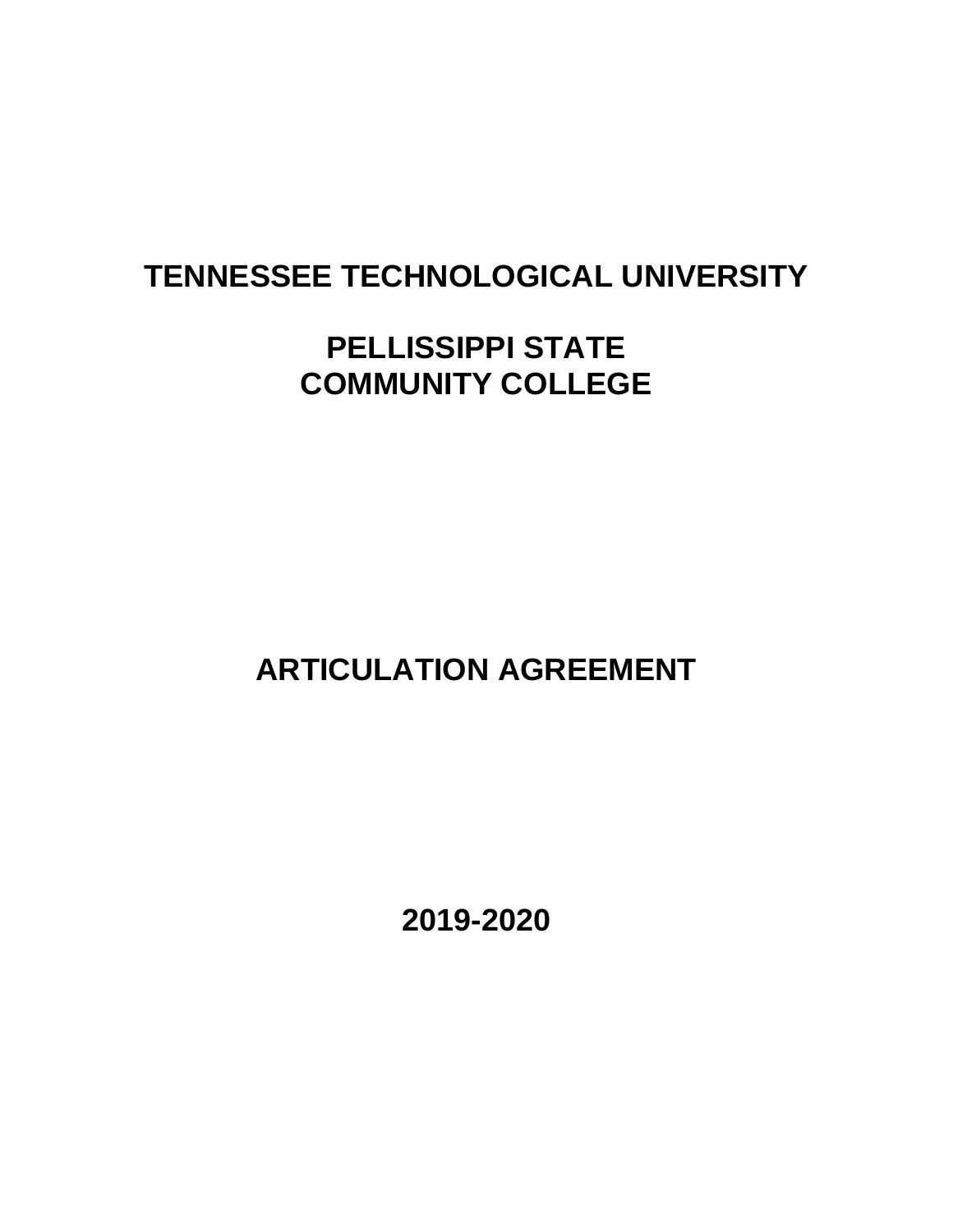### **PSCC ARTICULATION AGREEMENT WITH TTU 2018-2019**

### **TABLE OF CONTENTS**

| Army Reserve Officers Training Corps                          | 2         |
|---------------------------------------------------------------|-----------|
| <b>Transfer Agreement Policies</b>                            | 3         |
| <b>Admission Standards</b>                                    | 3         |
| Application                                                   | 3         |
| <b>Expenses</b>                                               | 3         |
| Scholarship Information                                       | 3         |
| Undergraduate Colleges and Departments                        | 4         |
| Questions? Contact                                            | 4         |
| <b>COLLEGE OF EDUCATION</b>                                   | 5         |
| Multidisciplinary Studies: English as a 2 <sup>nd</sup> Lang. | 6         |
| Multidisciplinary Studies: Elementary Education (K-5)         |           |
| Secondary Education (7-12): Mathematics                       | 8         |
| Secondary Edu. (7-12): Science: Chemistry Option              | 9         |
| Secondary Edu. (7-12): Science: Earth Sci. Option             | 10        |
| Secondary Edu.: Speech Comm. (7-12) & Theatre (K-12)          | 11        |
| COLLEGE OF INTERDISCIPLINARY STUDIES                          |           |
| <b>Interdisciplinary Studies</b>                              | 12-13     |
| <b>Professional Studies</b>                                   | 14        |
| Equivalency Table                                             | $15 - 16$ |
| Index                                                         | 17        |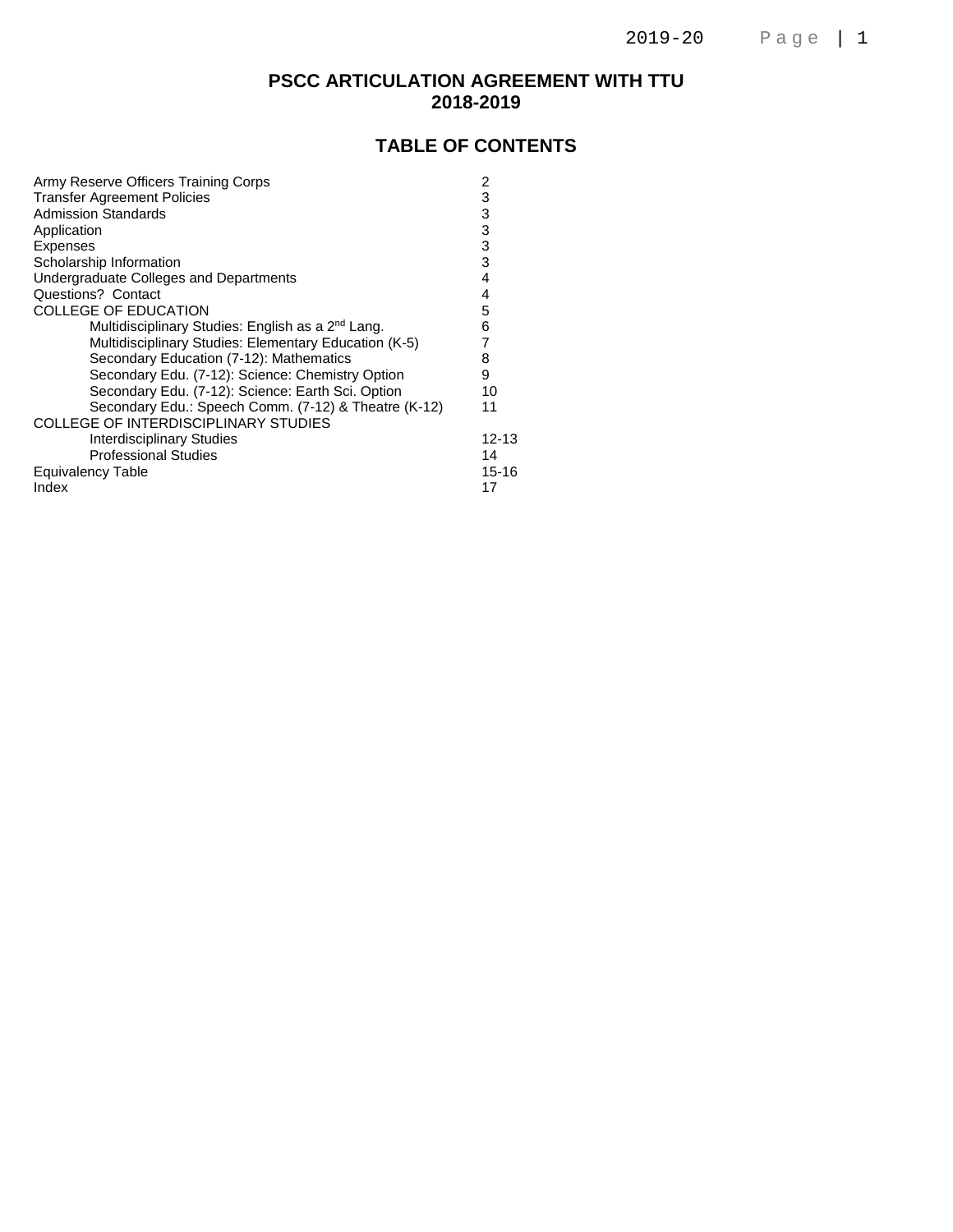#### **ARMY ROTC**

#### **RESERVE OFFICERS' TRAINING CORPS**

#### **OBJECTIVE**

The objective of the Reserve Officers' Training Corps (ROTC) is to prepare selected students to serve as officers in the Army Reserve, Army National Guard, and Active Army.

### **ENROLLMENT REQUIREMENTS**

The general requirements for enrollment in ROTC are:

- 1. Be a citizen of the United States,
- 2. Physically and mentally qualified,
- 3. Accepted by the university as a full-time student,
- 4. Morally qualified,
- 5. For non-ROTC scholarship students, complete graduation requirements prior to reaching age 28, and
- 6. For ROTC scholarship students, complete graduation requirements prior to reaching age 25.

### **TWO-YEAR ROTC PROGRAMS**

There are two options available to students who transfer from institutions without ROTC programs:

Option 1: Students will attend the ROTC Leaders Training Course (LTC) at Fort Knox, Kentucky. (In order to attend LTC, students need the permission of the Professor of Military Science at the school they will attend.) After LTC, students enroll in the ROTC Advanced Course as Military Science (MS) III's and take the MS III courses for two semesters. The following summer, students attend Leader Development and Assessment Course (LDAC). The next school year, they enroll as MS IV's for two semesters and receive a commission as a Second Lieutenant upon graduation.

Option 2: Students who have completed basic training with any military service of the United States, or have attended one of the United States Service Academies for at least one year, will receive credit for the ROTC Basic Course and will not have to attend LTC. These students will begin ROTC as MS III's. They will attend LDAC the following year, enroll as MS IVs and be commissioned upon graduation. Students who have had four years of ROTC in high school can, at the discretion of the Professor of Military Science, be given placement credit for the basic course and will enter as MS III's without attending LTC.

### **FINANCIAL AID**

Students who attend institutions that do not have ROTC are eligible to apply for the ROTC two-year scholarships before attending LTC. The scholarship will pay Fall & Spring Semester tuition, selected fees, and a book allowance. All students enrolled in the ROTC Advance Course and all scholarship students receive a monthly subsistence allowance during the school year. Students are also paid for the period of their attendance at the Leader's Training Course (LTC) and the Leader Development Assessment Course (LDAC).

#### **COMMISSIONING REQUIREMENTS**

In order to receive a commission, students must meet Tennessee Tech graduation requirements, complete required ROTC courses, meet the Army height/weight requirements, and pass the Army Physical Fitness Test.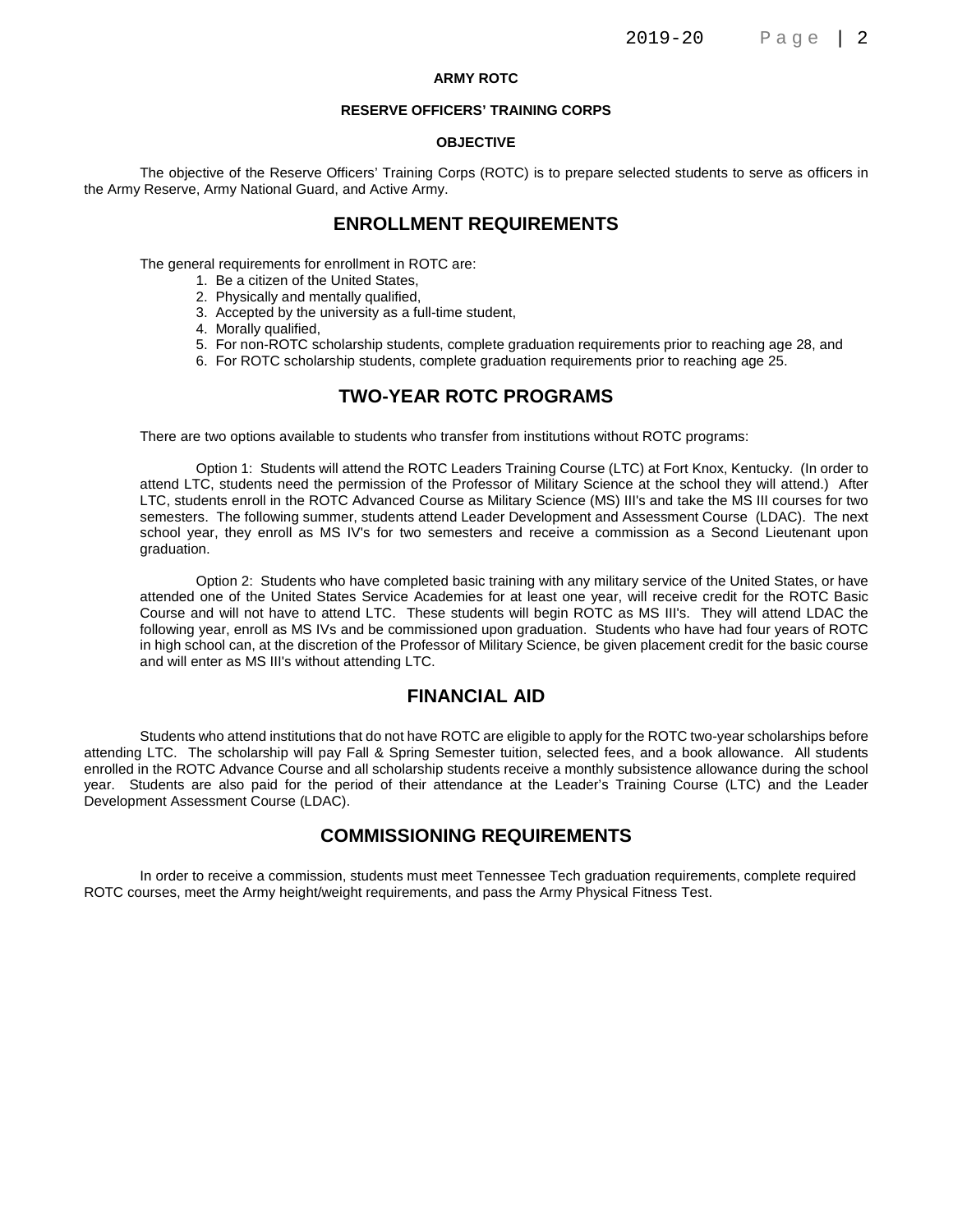#### **Transfer Agreement Policies**

- 1. This publication is a transfer agreement between Pellissippi State Community College and Tennessee Technological University.
- 2. The current edition of this publication will be in effect for six years from the time a student becomes regularly admitted at Pellissippi State.
- 3. Students entering Pellissippi State must meet all the standards and follow the procedures of the current Pellissippi State catalog.
- 4. Students entering Tennessee Tech must meet the standards and follow the procedures of the current Tennessee Tech undergraduate catalog.
- 5. This agreement assumes that students will complete an associate degree at Pellissippi State before entering Tennessee Tech. Students not completing an associate degree will have their applications evaluated as any other transfer student.
- 6. In some cases, individual programs at Tennessee Tech have specific requirements for admission which supersede all others.

#### **Admission Standards**

Under this agreement, in order to be eligible for admission to Tennessee Tech, you must have an associate degree from Pellissippi State and a minimum 2.0 grade point average. Students not completing an associate degree will have their applications evaluated as any other transfer student. In selected majors, a higher grade point average is required for admission. Check the curricular requirements and prerequisite course requirements for the major of your choice for additional information.

#### **Application**

- 1. Apply online at www.tntech.edu/admissions/apply. Application priority deadlines for desired terms:  $[Fall = Aug. 1, Spring = Dec. 1, ]$ Summer = May 1]
- 2. Pay the \$25 application fee (if you've never paid it before) at the end of the application. If you choose not to pay at this time, you can log back into the online portal to pay later.
- 3. Request ALL official transcripts be sent to TTU Admissions as soon as possible (including terms in progress). Make sure that you have final grades sent, as well, once they are posted. Please send to the mailing address listed below.
- 4. The grade point average (GPA) used for Admissions purposes will include grades earned at all previous institutions.
- 5. Students who have NOT earned 24 hours of transferrable work should also submit a high school transcript or GED scores (along with ACT and/or SAT scores). Students who have not successfully completed college-level math or English courses must follow ACCUPLACER testing guidelines.
- 6. Applicants will be notified of their admissions status after all credentials have been received and evaluated. Tentative admission may be granted on the basis of partial transcripts if the

quality of work is clearly acceptable. Final admission is granted only after all official transcripts and credentials are received. Admission decisions will be e-mailed to the address provided by the student. You may also check your application status by logging back into your application.

- 7. Once accepted, your transcript evaluation will be able to be viewed. Only the credit, and not the grade, will transfer for academic and graduation purposes. Check out www.tntech.edu/transfer for your next steps (setting up student email, applying for housing, proper health forms, advisement, orientation, etc.)
- 8. All non-commuting, single freshmen must live in university housing. Please visit www.tntech.edu/reslife (or call 931-372-3414) for more information.

Mailing Address: **TTU Admissions Office P.O. Box 5006 Cookeville, TN 38505** 

Physical Address: **Admissions Office Jere Whitson (208) 805 Quadrangle Cookeville, TN 38505** 

Contact Information: **Phone: (931) 372-3888 Toll Free: (800) 255-8881 admissions@tntech.edu M-F 8 am-4:30pm (CT)** 

**\*\*\*To schedule a date to visit TTU, please sign up at www.tntech.edu/visit.\*\*\***

#### **Expenses**

 For the list of current fees, check the Bursar's web site at www.tntech.edu/bursar/

#### **Scholarship Information**

Scholarship opportunities are available for transfer students. For scholarship information, check the scholarship website at www.tntech.edu/scholarships/ The scholarship deadline date is December 15 for the next academic year. But, additional dates are applicable for transfer students. For more information, please visit www.tntech.edu/tsapp.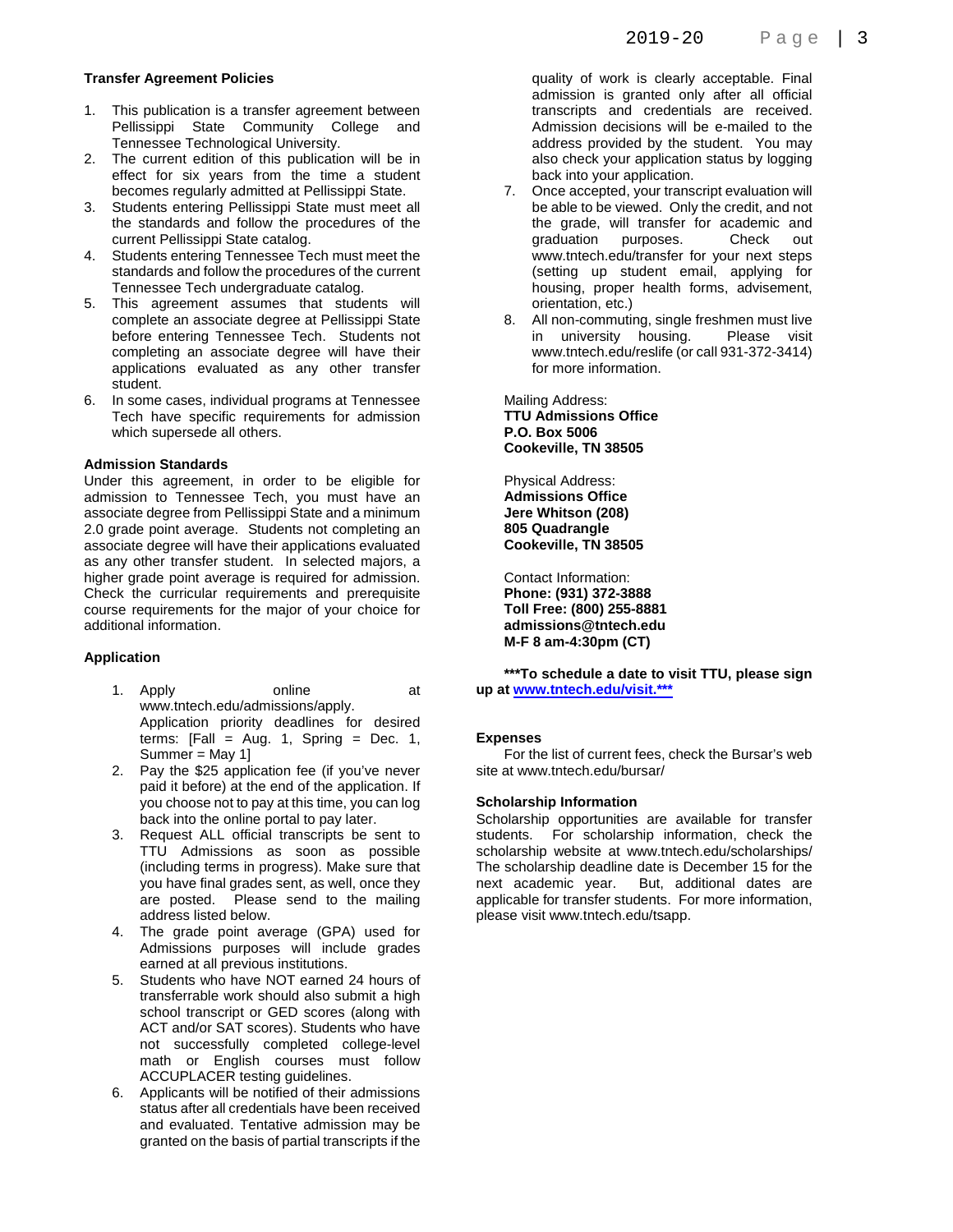#### **Undergraduate Colleges and Departments**

### **College of Agriculture and Human Ecology**

 School of Agriculture School of Human Ecology

### **PERLIS College of Arts and Sciences**<br>Priclegy of Arts and Sciences **College** of

 Biology **Chemistry** Earth Sciences English Foreign Languages **History Mathematics**  Physics Sociology and Political Science

#### **College of Business**

 Accounting Decision Sciences and Management Economics, Finance and Marketing

#### **College of Education**

**Counseling and Psychology**<br>
Counseling and Instruction **Exercise Science, Physical Education and Wellness** Curriculum and Instruction

#### **College of Engineering**

Chemical Engineering Civil and Environmental Engineering Computer Science Electrical and Computer Engineering Mechanical Engineering Manufacturing and Engineering Technology

#### **College of Fine Arts**

Art, Craft and Design Music

#### **College of Interdisciplinary Studies**

**Communication** School of Environmental Studies School of Interdisciplinary Studies School of Professional Studies

#### **Whitson-Hester School of Nursing**

#### **Questions? Contact**

| Academic Records                 | Registrar, Jere Whitson 221                                | 372-3317 |
|----------------------------------|------------------------------------------------------------|----------|
| Admissions                       | Admissions Office, Jere Whitson 208                        | 372-3888 |
| <b>Athletics</b>                 | Athletics, Hooper Eblen 300                                | 372-3940 |
| <b>Auto Registration</b>         | <b>University Police</b>                                   | 372-3234 |
| <b>Bills</b>                     | Business Office, Derryberry Hall 100                       | 372-3311 |
| <b>Books and Supplies</b>        | University Store, University Center G-7                    | 372-3131 |
| College of                       |                                                            |          |
| Agriculture and Human Ecology    | Dean's Office, Oakley Hall 102                             | 372-3149 |
| Arts and Sciences                | Dean's Office, Henderson Hall 202                          | 372-3118 |
| <b>Student Success Center</b>    | Henderson Hall Room 202                                    | 372-3610 |
| <b>Business</b>                  | Dean's Office, Johnson Hall 101                            | 372-3372 |
| <b>Student Success Center</b>    | Johnson Hall 107                                           | 372-3371 |
| Education                        | Dean's Office, T.J. Farr 100                               | 372-3124 |
| <b>Student Success Center</b>    | <b>T.J. Farr 202</b>                                       | 372-6036 |
| Engineering                      | Dean's Office, Clement Hall 201                            | 372-3172 |
| <b>Student Success Center</b>    | <b>Clement Hall 206</b>                                    | 372-3833 |
| <b>Interdisciplinary Studies</b> |                                                            |          |
| <b>Student Success Center</b>    | Southwest Hall 146                                         | 372-6238 |
| Nursing                          | Academic Advisors, Nursing & Health Services 208           | 372-3229 |
| Counseling                       | Counseling Center, University Center 307                   | 372-3331 |
| <b>Financial Aid</b>             | Financial Aid Office, Jere Whitson 302                     | 372-3073 |
| <b>Fraternities</b>              | <b>Student Organizations Office, University Center 234</b> | 372-3236 |
| Housing                          | Office of Residential Life, MS Cooper 217                  | 372-3414 |
| <b>Religious Opportunities</b>   | Student Organizations Office, University Center 234        | 372-3236 |
| <b>Student Government</b>        | <b>Student Organizations Office, University Center 234</b> | 372-3236 |
| <b>Student Organizations</b>     | Student Organizations Office, University Center 234        | 372-3236 |
| Office of Teacher Education      | College of Education, T.J. Farr 103                        | 372-3170 |
| <b>Veteran Certification</b>     | Military and Veterans Affairs, Jere Whitson 324            | 372-3503 |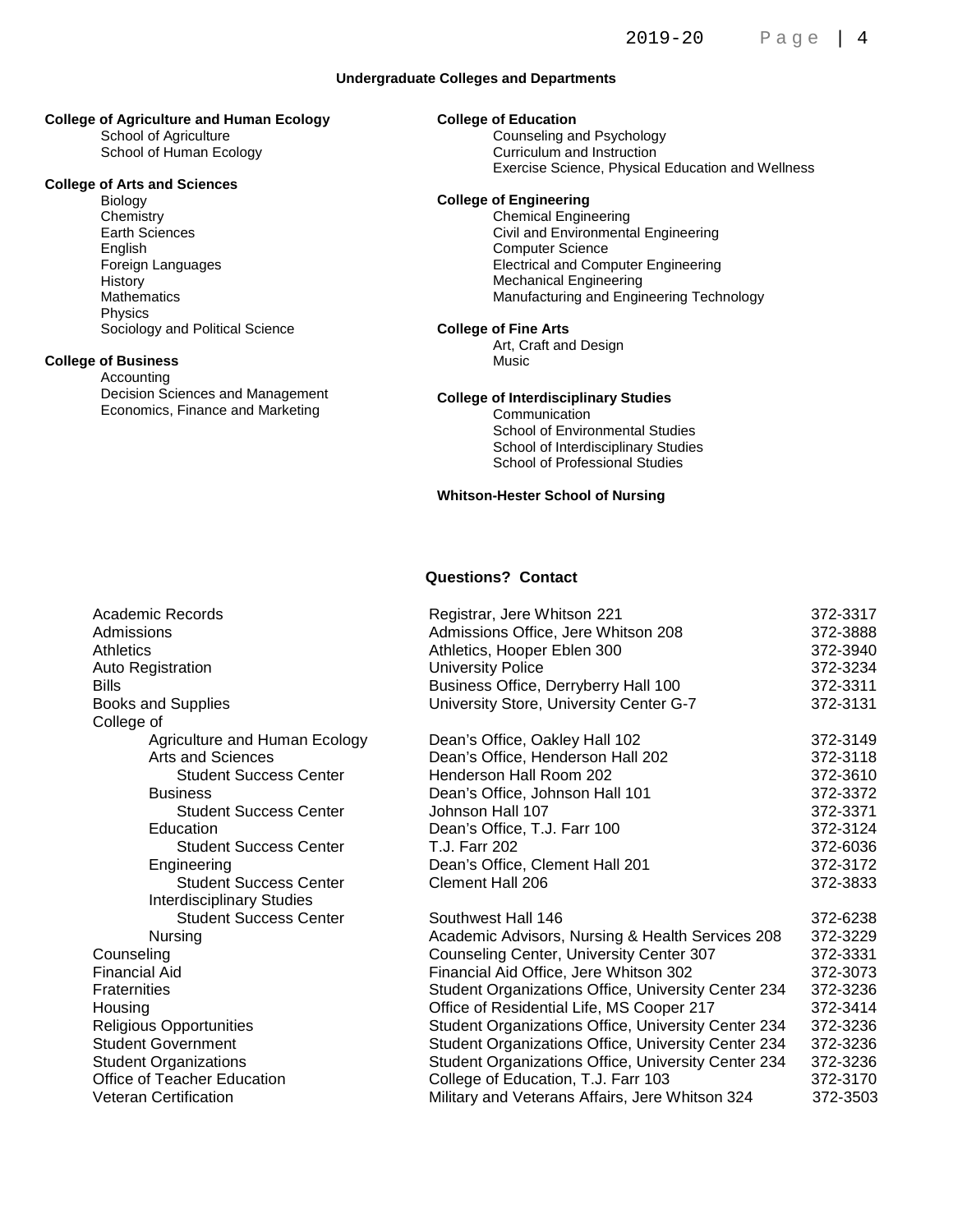#### **OFFICE OF TEACHER EDUCATION**

#### **Admission to the Teacher Education Program for Undergraduate Students with an AS or AAS Degree**

The undergraduate admission process applies to students pursuing a bachelor's degree and transfer students that received an AS or AAS Degree from a community college. Students fitting this category receive full admission to the Teacher Education Program upon meeting the requirements listed at the link below in the **Undergraduate Requirements Section**:

#### https://www.tntech.edu/education/teachered/admission.php

All requirements for admission to the Teacher Education Program must be completed by the designated deadline. Students will not be allowed to enroll in any upper division professional education courses without obtaining full admission to the program. A detailed list of requirements, deadlines, and links to all required forms can be found at the above link. Forms cannot be submitted online without a T Number (TTU student ID number).

Upon admission to the Teacher Education Program and completion of upper division coursework, students will prepare and submit requirements for the Field and Clinical Practice (Residency or Student Teaching experience). More detailed information on Field and Clinical Practice requirements and deadlines can be found at the link below:

https://www.tntech.edu/education/teachered/field-clinical.php

#### **Admission to the Teacher Education Program for Undergraduate Students with an AST Degree**

Students who completed the AST (Associate Science in Teaching) Degree through a community college will have completed some teacher education admission requirements previously in order to obtain their AST degree. In order to complete full admission to the Teacher Education Program at Tennessee Tech University students must show proof of having been awarded the AST Degree (this will be listed on official transcripts) and meet the requirements listed at the link below in the **AST Degree Requirements section**:

#### https://www.tntech.edu/education/teachered/admission.php

All requirements for admission to the Teacher Education Program must be completed by the designated deadline. Students will not be allowed to enroll in any upper division professional education courses without obtaining full admission to the program. A detailed list of requirements, deadlines, and links to all required forms can be found at the above link. Forms cannot be submitted online without a T Number (TTU student ID number).

Upon admission to the Teacher Education Program and completion of upper division coursework, students will prepare and submit requirements for the Field and Clinical Practice (Residency or Student Teaching experience). More detailed information on Field and Clinical Practice requirements and deadlines can be found at the link below:

#### https://www.tntech.edu/education/teachered/field-clinical.php

**All forms and detailed information regarding progression through the Teacher Education Program at Tennessee Tech University can be found at: https://www.tntech.edu/education/teachered/** 

**Teacher Education candidates may be required to meet revisions in various curricula necessitated by changing standards of the Council for Accreditation of Educator Preparation (CAEP) or by requirements of the Tennessee State Board of Education and teacher licensure.**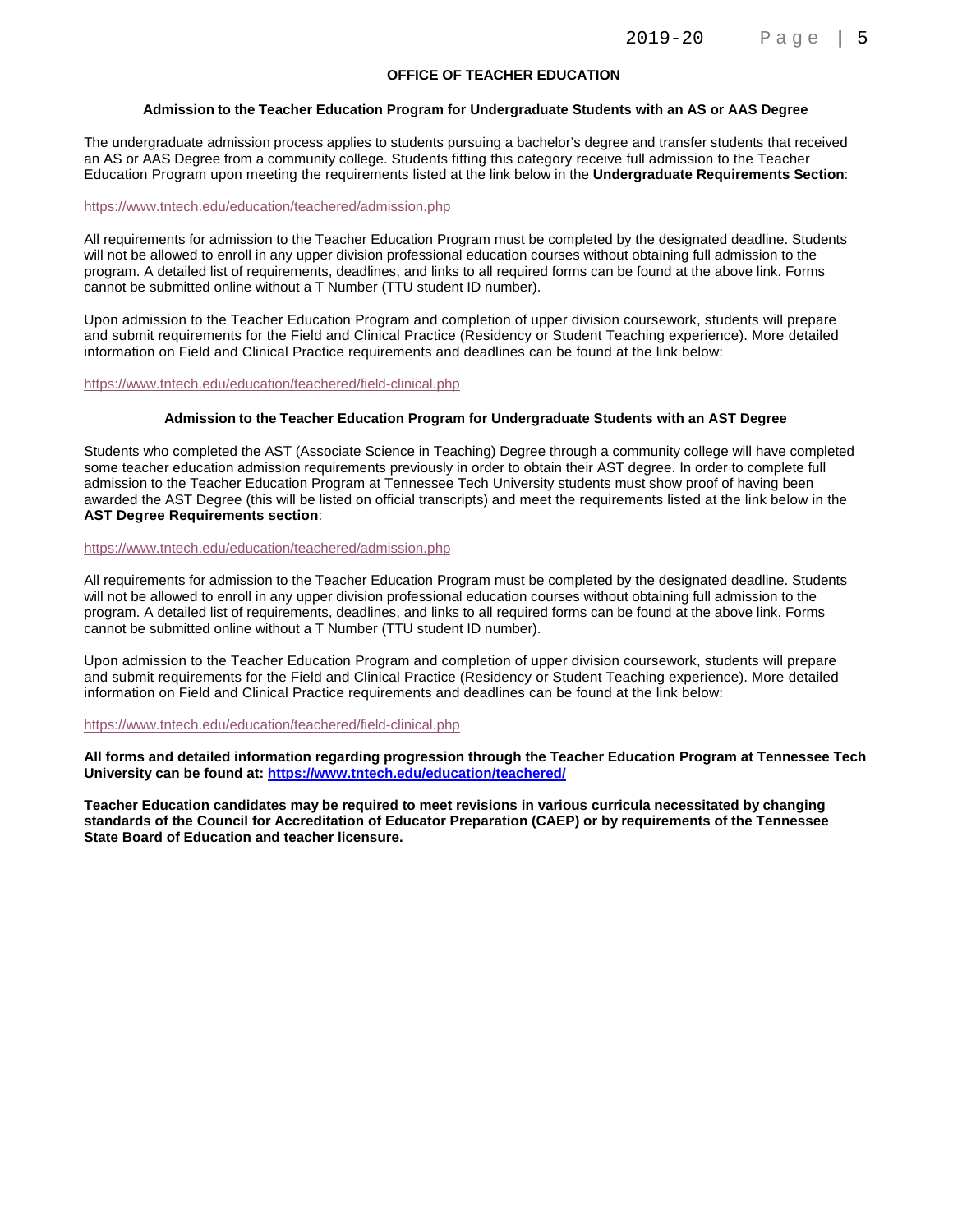# **MULTIDISCIPLINARY STUDIES ENGLISH AS A SECOND LANGUAGE (PREK-12)**

#### **PELLISSIPPI STATE COMMUNITY COLLEGE A.A. Degree** A.A. Degree

| <b>FRESHMAN YEAR</b>                                                                                                                                  |                                         | S       | <b>SOPHOMORE YEAR</b>                                                                                                                                                                                                                      |                   |                   |
|-------------------------------------------------------------------------------------------------------------------------------------------------------|-----------------------------------------|---------|--------------------------------------------------------------------------------------------------------------------------------------------------------------------------------------------------------------------------------------------|-------------------|-------------------|
| Education 2010<br>English 1010, 1020<br>History 2010, 2020<br>Mathematics 1410, 1420<br><b>Natural Science</b><br>Communication 2025 or 2045<br>TOTAL | 3<br>3<br>3<br>3<br>4<br><u>0</u><br>16 | 3<br>16 | Psychology 2100<br>Social/Behavioral Science Electives<br><b>Humanities/Fine Arts Elective</b><br>English 2110, 2120, 2210, 2220, 2310, or 2320<br>Intermediate Foreign Language <sup>1</sup><br><b>MATH Elective</b><br>Elective<br>TOTAL | 3<br>0<br>3<br>15 | З<br>3<br>3<br>13 |
|                                                                                                                                                       |                                         |         |                                                                                                                                                                                                                                            |                   |                   |

#### **TENNESSEE TECHNOLOGICAL UNIVERSITY**

Advisor: College of Education Student Success Center T.J. Farr 202, Ph: (931) 372-6036

| <b>JUNIOR YEAR</b>                                                                                                                                                                                                                                                          | F.                                                             | S                                                         | <b>SENIOR YEAR</b>                                                                   | F                 | S                                                |
|-----------------------------------------------------------------------------------------------------------------------------------------------------------------------------------------------------------------------------------------------------------------------------|----------------------------------------------------------------|-----------------------------------------------------------|--------------------------------------------------------------------------------------|-------------------|--------------------------------------------------|
| CFS 3600<br><b>CUED 4700</b><br>FREN/GERM/SPAN 3550 or 3510 or 3520<br><b>ECSP 4100</b><br>ESLP 4100 or TEAE 4020<br><b>ESLP 4200 or TEAE 4437</b><br>LING 4511 or TEAE 4500<br>FOED 3010<br>FOED 3810<br>FOED 3840<br><b>READ 3313</b><br><b>SPED 3050</b><br><b>TOTAL</b> | 2<br>2<br>3<br>0<br>3<br>0<br>3<br>0<br>0<br>0<br>0<br>5<br>18 | 0<br>0<br>0<br>3<br>0<br>3<br>0<br>3<br>2<br>5<br>0<br>17 | ELED 4871<br>ELED 4872<br>ELED 4881<br>ELED 4882<br><b>SPED 3000</b><br><b>TOTAL</b> | 5<br>5<br>3<br>13 | 0<br>$\Omega$<br>10<br>2<br>$\overline{0}$<br>12 |

<sup>1</sup>Students lacking two years of study in the same foreign language at high school level will take the prerequisite to this sequence: one year of beginning foreign language.

**Students must complete 50 hours at senior institution with 36 hours of upper-division credit at the 3000-4000 level.**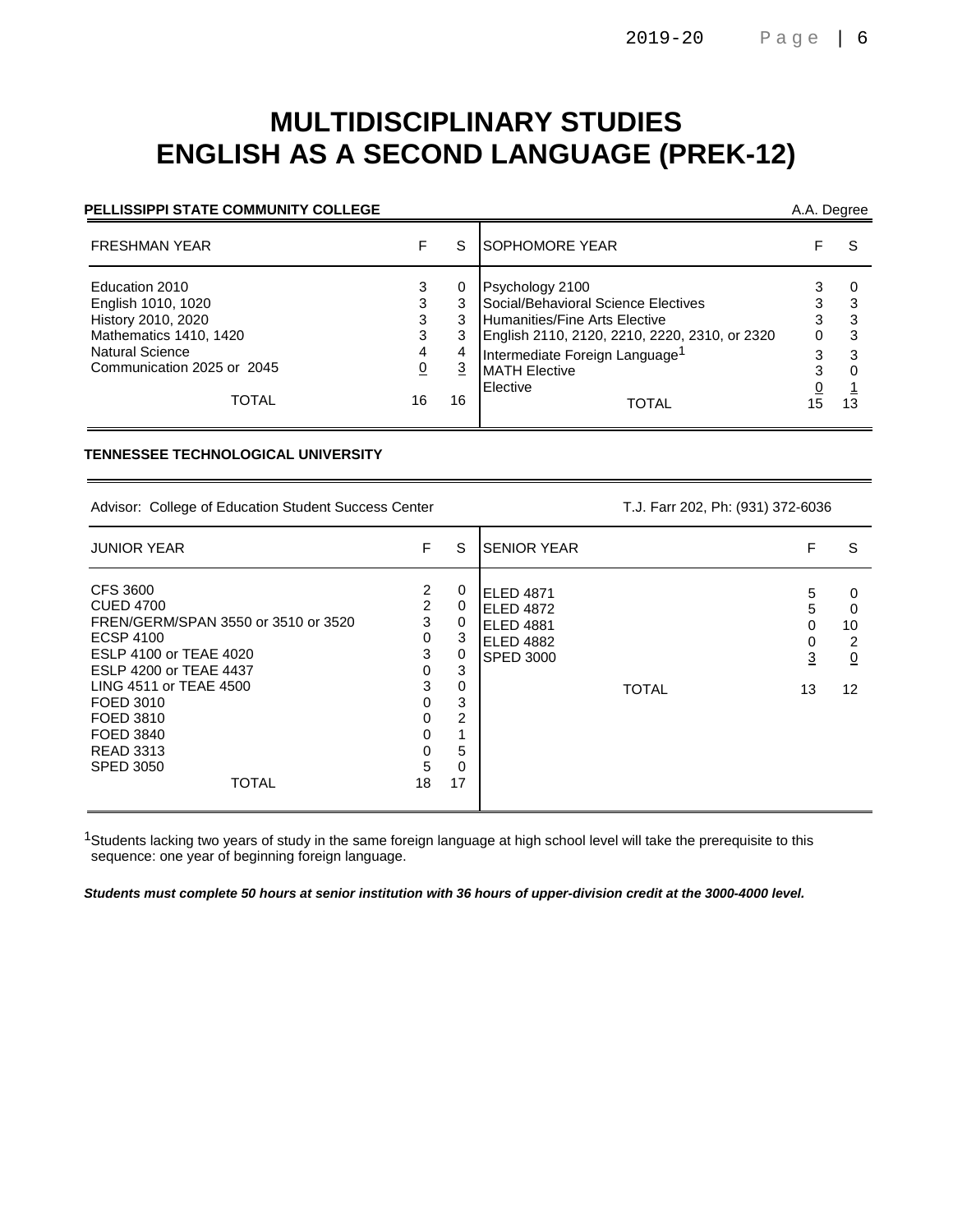# **ELEMENTARY EDUCATION (K-5)**

#### **PELLISSIPPI STATE COMMUNITY COLLEGE** A.S.T. Degree

| <b>FRESHMAN YEAR</b>                                                                                                                                                                   | F                | S                     | <b>SOPHOMORE YEAR</b>                                                                                                                                                                                                                     |    | S  |
|----------------------------------------------------------------------------------------------------------------------------------------------------------------------------------------|------------------|-----------------------|-------------------------------------------------------------------------------------------------------------------------------------------------------------------------------------------------------------------------------------------|----|----|
| College Success 1000<br>English 1010, 1020<br>Mathematics 1410<br>Biology 1110<br>Education 2010<br>Education 2015<br>Geography 1000<br>Mathematics 1530<br>Communication 2025 or 2045 | 3<br>0<br>3<br>3 | 0<br>3<br>4<br>3<br>3 | History 2010, 2020<br>Literature Elective <sup>1</sup><br>Geology 1040, Physical Science 1060<br>Mathematics 1420<br><b>Music 1030</b><br>Humanities Elective <sup>2</sup><br>Political Science 1030 or Sociology 1010<br>Psychology 2100 |    | 3  |
| TOTAL                                                                                                                                                                                  | 13               | 16                    | <b>TOTAL</b>                                                                                                                                                                                                                              | 16 | 16 |

#### **TENNESSEE TECHNOLOGICAL UNIVERSITY**

Advisor: College of Education Student Success Center T.J. Farr 202, Ph: (931) 372-6036

| <b>JUNIOR YEAR</b>                                                                                                                                                                                                                     | $\mathsf F$                                                                                           | S                                                                                                                                                                              | <b>SENIOR YEAR</b>                                                                                        | F                                  | S                                   |
|----------------------------------------------------------------------------------------------------------------------------------------------------------------------------------------------------------------------------------------|-------------------------------------------------------------------------------------------------------|--------------------------------------------------------------------------------------------------------------------------------------------------------------------------------|-----------------------------------------------------------------------------------------------------------|------------------------------------|-------------------------------------|
| <b>CUED 4700</b><br><b>ECSP 4100</b><br><b>ELED 3140</b><br><b>ELED 3152</b><br><b>ELED 4142</b><br><b>ESLP 4100</b><br>FOED 3010<br>FOED 3800<br>FOED 3810<br><b>HEC 3500</b><br><b>READ 3311</b><br><b>SPED 3000</b><br><b>TOTAL</b> | $\mathbf 0$<br>3<br>2<br>$\sqrt{3}$<br>3<br>3<br>0<br>$\overline{c}$<br>0<br>3<br>7<br>$\frac{0}{20}$ | $\overline{2}$<br>$\mathbf 0$<br>$\mathbf 0$<br>$\mathbf 0$<br>$\mathbf 0$<br>0<br>$\mathbf{3}$<br>$\pmb{0}$<br>$\overline{c}$<br>$\mathbf 0$<br>$\mathbf 0$<br>$\frac{3}{16}$ | <b>CUED 4800</b><br><b>ELED 4871</b><br><b>ELED 4872</b><br><b>ELED 4881</b><br>ELED 4882<br><b>TOTAL</b> | 3<br>5<br>5<br>0<br>$\frac{0}{13}$ | 0<br>0<br>0<br>10<br>$\frac{2}{12}$ |

1Chosen from ENGL 2035, ENGL 2055, ENGL 2110, 2120, 2210, 2220, 2310, 2320, 2331, 2510, 2520 or 2530.

2Chosen from one unduplicated course in the category of Humanities: ART 2010, ART 2020, ENGL 2035, ENGL 2055, ENGL 2110, ENGL 2120, ENGL 2150, ENGL 2210, ENGL 2220, ENGL 2310, ENGL 2320, ENGL 2510, ENGL 2520, ENGL 2860, PHIL 1030, PHIL 1040, PHIL 1300, PHIL 1500, PHIL 2200, PHO 1200, THEA 1030.

**Students must complete 50 hours at senior institution with 36 hours of upper-division credit at the 3000-4000 level.**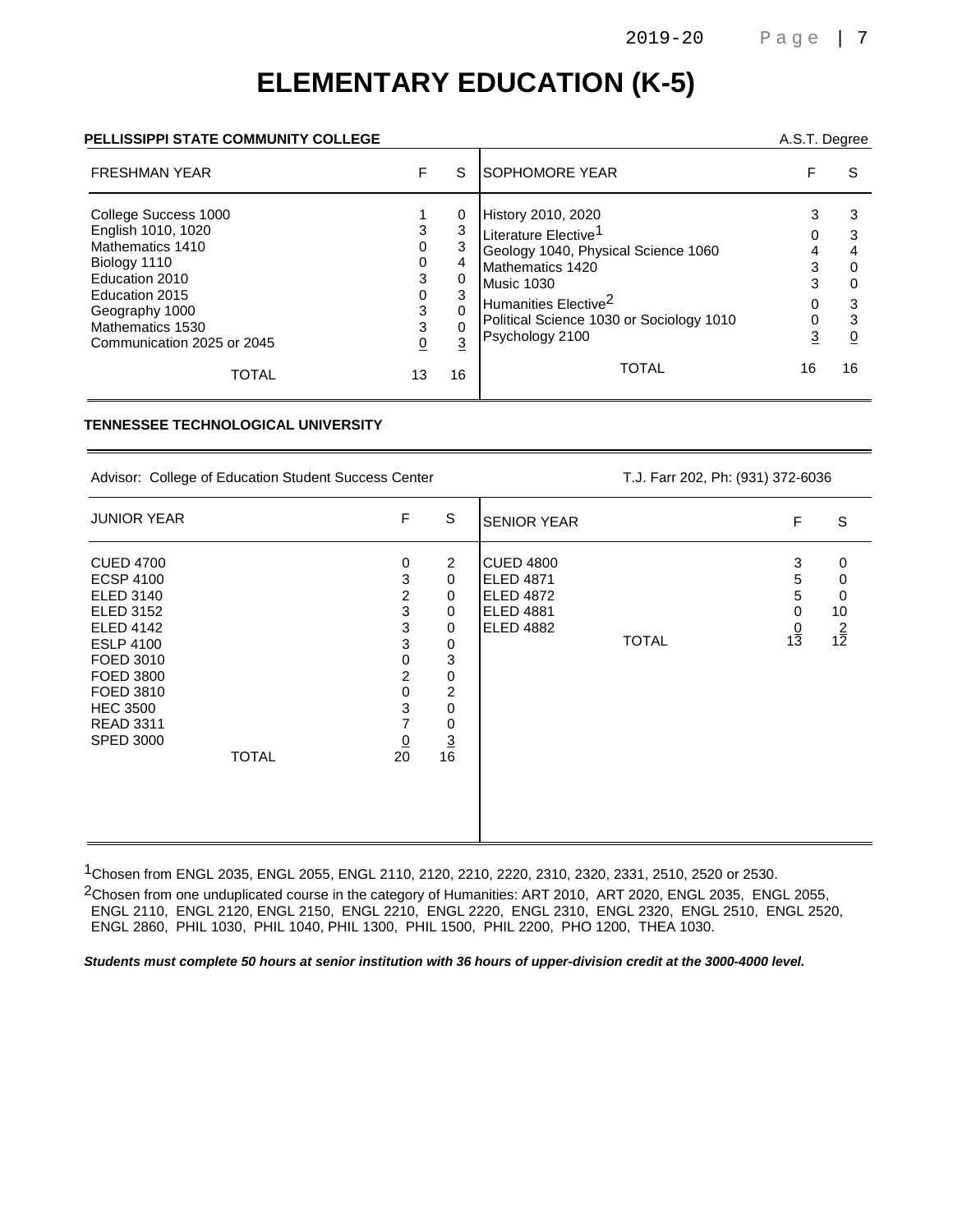### **SECONDARY EDUCATION (7-12) MATHEMATICS**

### PELLISSIPPI STATE COMMUNITY COLLEGE **A.S. Degree** A.S. Degree

| <b>ISOPHOMORE YEAR</b>                                                                                                                                                                                                                                            |    |
|-------------------------------------------------------------------------------------------------------------------------------------------------------------------------------------------------------------------------------------------------------------------|----|
| History 2010, 2020<br>Humanities/Fine Arts Elective<br>Mathematics 2110<br>Mathematics 2010<br>Mathematics 2120<br>Social/Behavioral Science Elective <sup>2</sup><br>English 2110, 2120, 2210, 2220, 2310, or 2320<br>Communication 2025 or 2045<br><b>TOTAL</b> | 15 |
|                                                                                                                                                                                                                                                                   |    |

#### **TENNESSEE TECHNOLOGICAL UNIVERSITY** B.S.ED. Degree

Advisor: College of Education Student Success Center T.J. Farr 202, Ph: (931) 372-6036

| <b>JUNIOR YEAR</b>                                                                                                                      |                                     | <b>SENIOR YEAR</b>                                                                                                    |                                          |
|-----------------------------------------------------------------------------------------------------------------------------------------|-------------------------------------|-----------------------------------------------------------------------------------------------------------------------|------------------------------------------|
| FOED 3010<br>FOED 3820<br><b>MATH 3070</b><br><b>MATH 3400</b><br><b>MATH 3430</b><br>MATH 4010, 4050, 4350 or 4360<br><b>MATH 4210</b> | 3<br>2<br>3<br>3<br>3<br>3<br>3     | <b>SEED 4322</b><br><b>ISEED 4871</b><br><b>SEED 4872</b><br><b>SEED 4881</b><br><b>SEED 4882</b><br><b>SPED 3000</b> | 3<br>5<br>5<br>10<br>2<br>$\overline{3}$ |
| MATH 4610 or 4620<br><b>READ 3350</b><br><b>SEED 4122</b><br><b>SEED 4422</b><br><b>TOTAL</b>                                           | 3<br>3<br>3<br>$\overline{3}$<br>32 | <b>TOTAL</b>                                                                                                          | 28                                       |

1Chosen from ECON 2100; GEOG 1000; POLS 1030; PSYC 1030; SOCI 1010.

#### **Students must complete 50 hours at senior institution with 36 hours of upper-division credit at the 3000-4000 level.**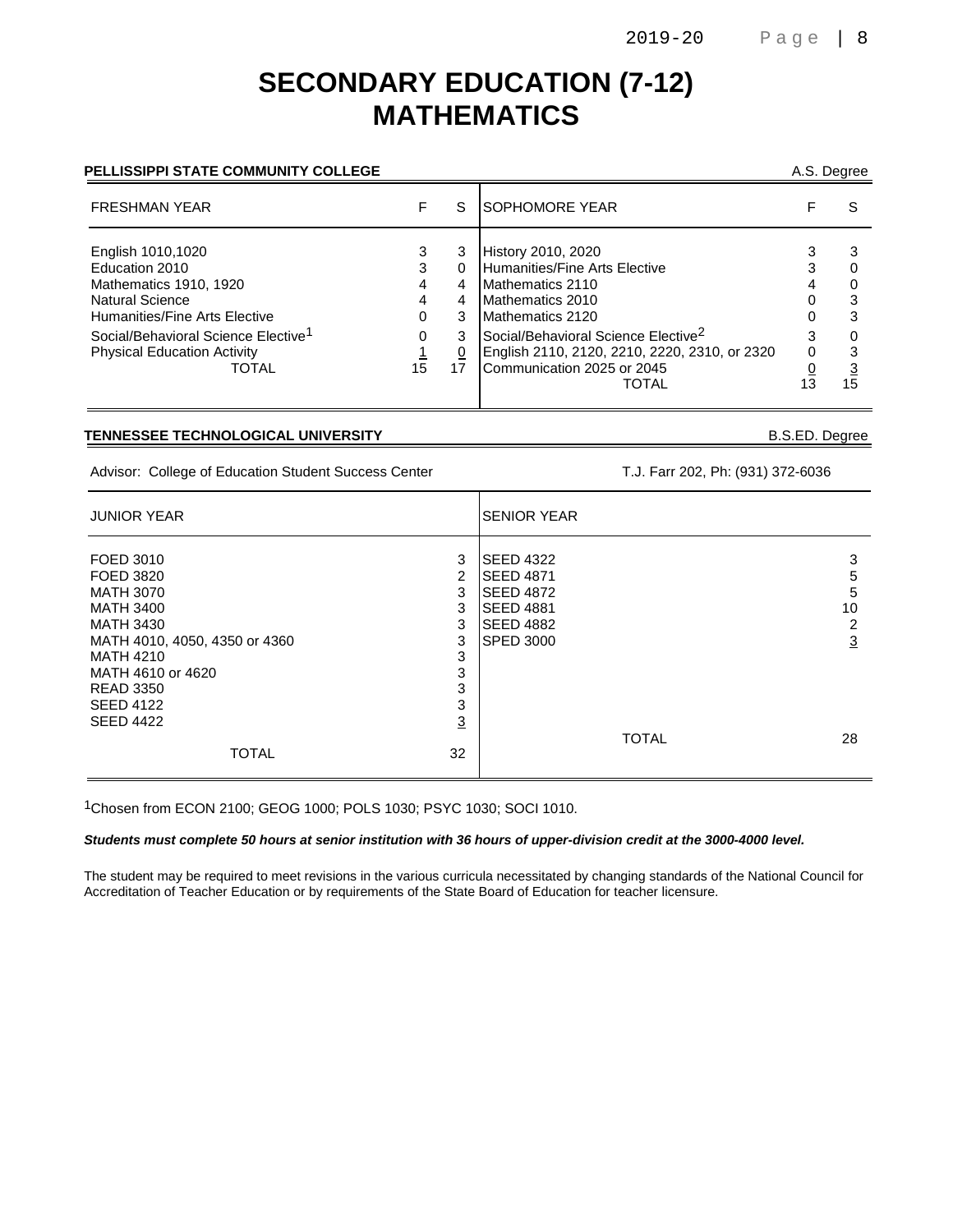### **SECONDARY EDUCATION (7-12) SCIENCE: CHEMISTRY OPTION**

#### **PELLISSIPPI STATE COMMUNITY COLLEGE**

| A.S. Degree |  |
|-------------|--|
|-------------|--|

| <b>FRESHMAN YEAR</b>                                                                                                                                        |                                                          | -S                                   | <b>SOPHOMORE YEAR</b>                                                                                                                                                                                                    |   |    |
|-------------------------------------------------------------------------------------------------------------------------------------------------------------|----------------------------------------------------------|--------------------------------------|--------------------------------------------------------------------------------------------------------------------------------------------------------------------------------------------------------------------------|---|----|
| Biology 1110 or 1120<br>Education 2010<br>English 1010,1020<br>Mathematics 1710, 1830<br>Chemistry 1110, 1120<br>Communication 2025 or 2045<br><b>TOTAL</b> | 4<br>0<br>3<br>3<br>4<br>$\overline{3}$<br>$17 \quad 14$ | - 0<br>3<br>-3<br>4<br>4<br><u>0</u> | History 2010, 2020<br>Psychology 2100<br>Social/Behavioral Science Electives <sup>1</sup><br>Humanities/Fine Arts Elective<br>English 2110, 2120, 2210, 2220, 2310, or 2320<br>Geology 1040<br>Mathematics 1530<br>TOTAL | 0 | 15 |

#### **TENNESSEE TECHNOLOGICAL UNIVERSITY** B.S.ED. Degree

Advisor: College of Education Student Success Center T.J. Farr 202, Ph: (931) 372-6036

| <b>JUNIOR YEAR</b>                                                                                                       |                                     | ISENIOR YEAR                                                                                     |              |                        |
|--------------------------------------------------------------------------------------------------------------------------|-------------------------------------|--------------------------------------------------------------------------------------------------|--------------|------------------------|
| ASTR 1010 or 1020 or 1030<br>BIOL 1020 or 1123<br>CHEM 3010 or 3005<br><b>CHEM 3410</b><br><b>CHEM 3500</b><br>FOED 3010 | 4<br>4<br>4<br>4<br>3<br>3          | <b>SEED 4871</b><br><b>SEED 4872</b><br><b>SEED 4881</b><br><b>SEED 4882</b><br><b>SPED 3000</b> |              | 5<br>5<br>10<br>2<br>3 |
| FOED 3820<br><b>PHYS 2010</b><br><b>READ 3350</b><br><b>SEED 4123</b><br><b>TOTAL</b>                                    | 2<br>4<br>3<br>$\overline{3}$<br>34 |                                                                                                  | <b>TOTAL</b> | 25                     |

1Chosen from ECON 2100; GEOG 1000; POLS 1030; PSYC 1030; SOCI 1010.

#### **Students must complete 50 hours at senior institution with 36 hours of upper-division credit at the 3000-4000 level.**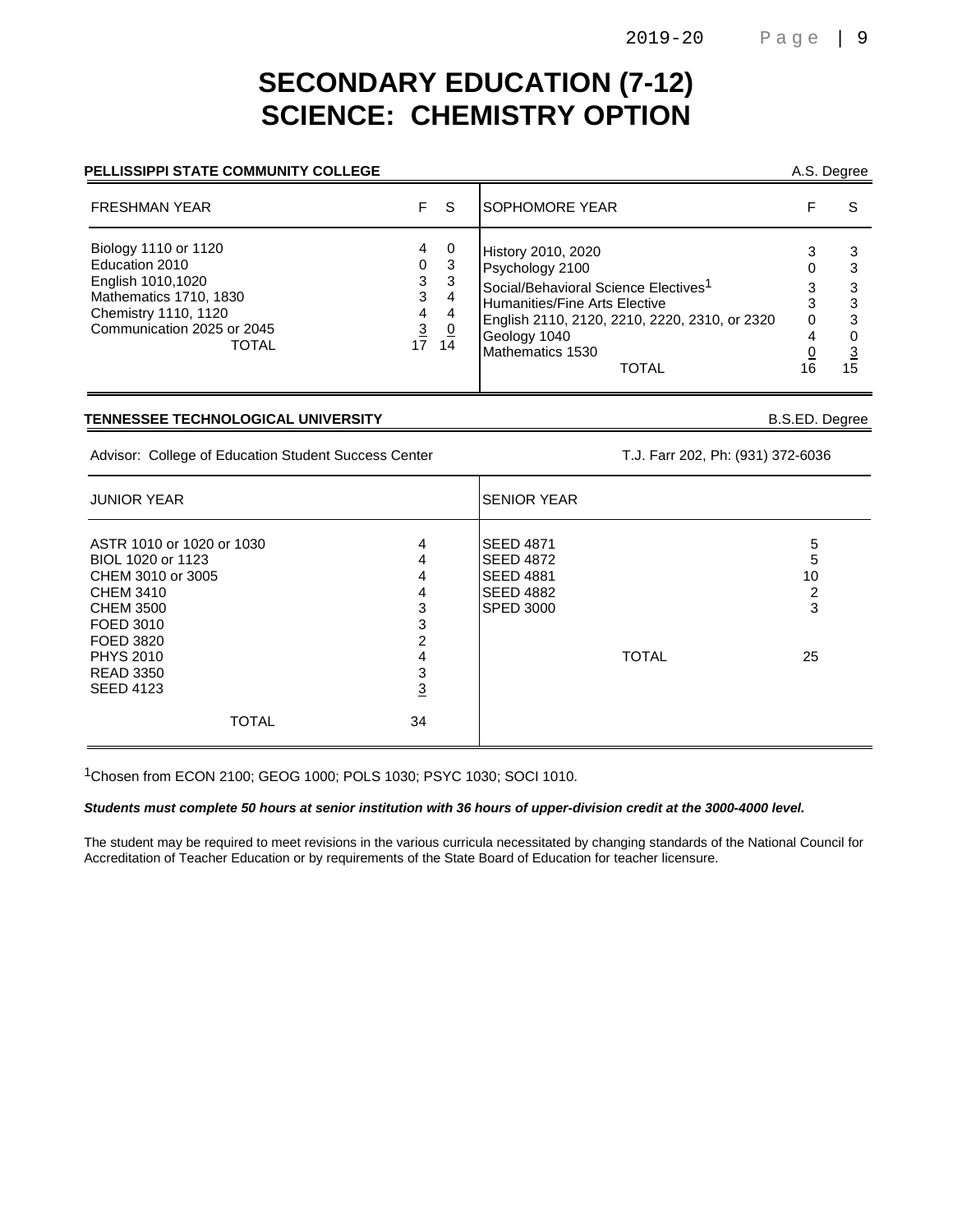# **SECONDARY EDUCATION (7-12) SCIENCE: EARTH SCIENCE OPTION**

### **PELLISSIPPI STATE COMMUNITY COLLEGE A.S. Degree** A.S. Degree

| <b>FRESHMAN YEAR</b>                                                                                                                          |                             | S                        | <b>ISOPHOMORE YEAR</b>                                                                                                                                                                                                                                    |   |    |
|-----------------------------------------------------------------------------------------------------------------------------------------------|-----------------------------|--------------------------|-----------------------------------------------------------------------------------------------------------------------------------------------------------------------------------------------------------------------------------------------------------|---|----|
| Biology 1110<br>English 1010,1020<br>Education 2010<br>History 2010, 2020<br>Mathematics 1530, 1830<br>Humanities/Fine Arts Elective<br>TOTAL | 4<br>3<br>3<br>3<br>3<br>16 | 0<br>4<br><u>3</u><br>13 | English 2110, 2120, 2210, 2220, 2310, or 2320<br>Geology 1040, 1050<br>Humanities/Fine Arts Elective<br>Psychology 2100<br>Communication 2025 or 2045<br>Social/Behavioral Science Electives <sup>1</sup><br>Mathematics 1710<br>Elective<br><b>TOTAL</b> | 0 | 15 |

#### **TENNESSEE TECHNOLOGICAL UNIVERSITY** B.S.ED. Degree

Advisor: College of Education Student Success Center T.J. Farr 202, Ph: (931) 372-6036

| <b>JUNIOR YEAR</b>                                                                                                                                                                                                                                                |                                                                        | <b>SENIOR YEAR</b>                                                                                               |                                           |  |
|-------------------------------------------------------------------------------------------------------------------------------------------------------------------------------------------------------------------------------------------------------------------|------------------------------------------------------------------------|------------------------------------------------------------------------------------------------------------------|-------------------------------------------|--|
| ASTR 1010 or 1020 or 1030<br>BIOL 1020 or 1123<br><b>BIOL 3130</b><br>FOED 3010<br>FOED 3820<br><b>GEOL 3230</b><br>GEOL 3410 or other 3000 course<br><b>GEOL 4150</b><br><b>READ 3350</b><br><b>SEED 4123</b><br>Geology Upper-Division Elective<br><b>TOTAL</b> | 4<br>4<br>4<br>3<br>2<br>4<br>4<br>4<br>3<br>3<br>$\overline{3}$<br>38 | <b>SEED 4871</b><br><b>SEED 4872</b><br><b>SEED 4881</b><br><b>SEED 4882</b><br><b>SPED 3000</b><br><b>TOTAL</b> | 5<br>5<br>10<br>2<br>$\overline{3}$<br>25 |  |

1Chosen from ECON 2100; GEOG 1000; POLS 1030; PSYC 1030; SOCI 1010.

**Students must complete 50 hours at senior institution with 36 hours of upper-division credit at the 3000-4000 level.**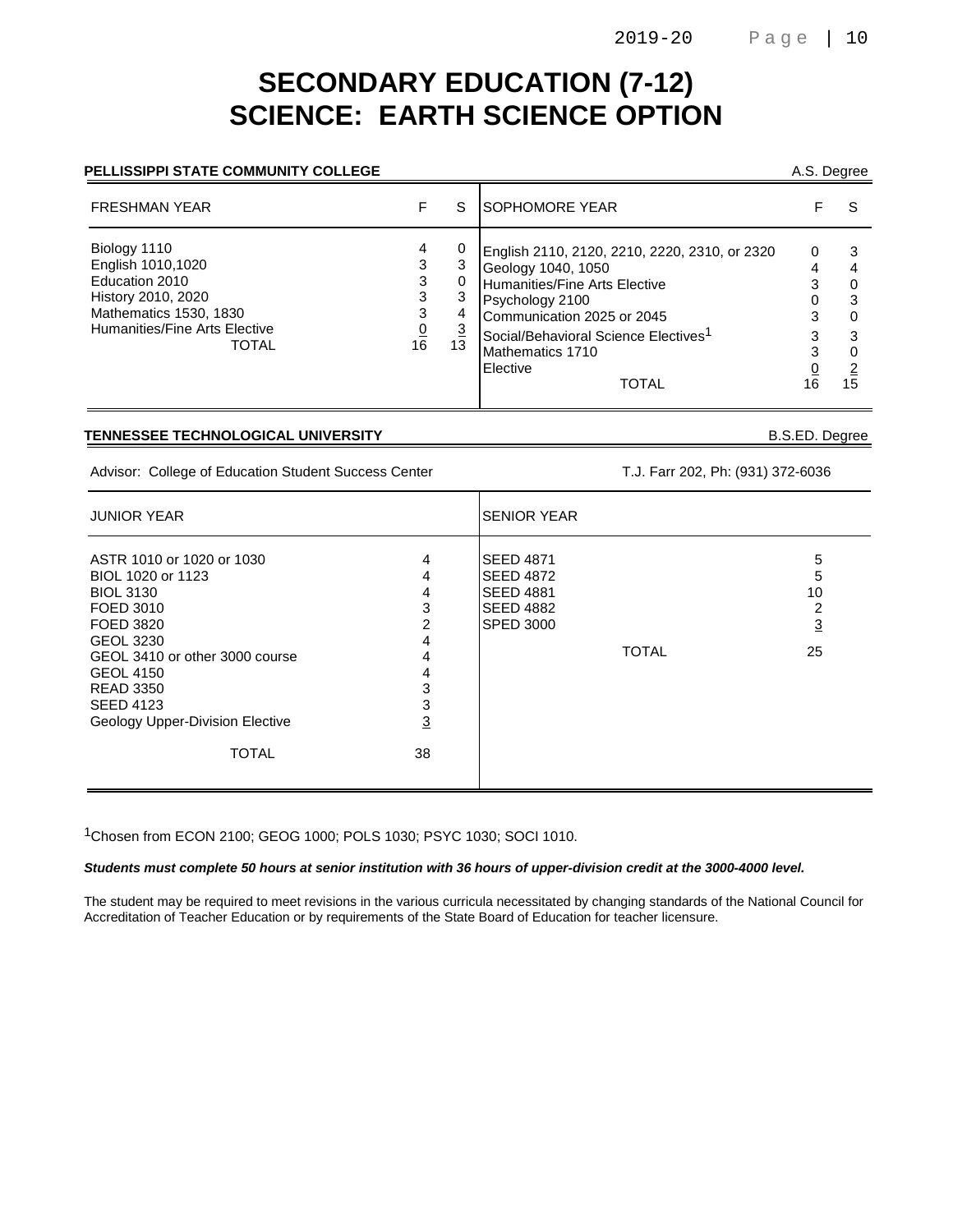# **SECONDARY EDUCATION SPEECH COMMUNICATION (7-12) AND THEATRE (K-12)**

| PELLISSIPPI STATE COMMUNITY COLLEGE                                                                                                                                         |                                                    |                                                           |                                                                                                                                                                                                                |    | A.A. Degree  |
|-----------------------------------------------------------------------------------------------------------------------------------------------------------------------------|----------------------------------------------------|-----------------------------------------------------------|----------------------------------------------------------------------------------------------------------------------------------------------------------------------------------------------------------------|----|--------------|
| <b>FRESHMAN YEAR</b>                                                                                                                                                        | F.                                                 | <sub>S</sub>                                              | <b>SOPHOMORE YEAR</b>                                                                                                                                                                                          |    | S            |
| English 1010,1020<br>Education 2010<br>Intermediate Foreign Language <sup>1</sup><br>Mathematics 1010<br>Natural Science<br>Psychology 2100<br>Theatre 1030<br><b>TOTAL</b> | 3<br>3<br>3<br>3<br>4<br>0<br>$\overline{0}$<br>16 | 3<br>0<br>3<br>$\Omega$<br>4<br>3<br>$\overline{3}$<br>16 | English 2310 or 2320<br>History 2010, 2020<br>Social/Behavioral Science Electives <sup>2</sup><br>Music 1030<br>Communication 2025 or 2045<br>Theatre 2015<br><b>THEA Elective</b><br>Elective<br><b>TOTAL</b> | 15 | 3<br>0<br>13 |

#### **TENNESSEE TECHNOLOGICAL UNIVERSITY** B.S.ED. Degree

Advisor: College of Education Student Success Center T.J. Farr 202, Ph: (931) 372-6036

| <b>JUNIOR YEAR</b>                                                                                                                                                                                                                             |                                                                       | <b>SENIOR YEAR</b>                                                                                                                   |                                     |  |
|------------------------------------------------------------------------------------------------------------------------------------------------------------------------------------------------------------------------------------------------|-----------------------------------------------------------------------|--------------------------------------------------------------------------------------------------------------------------------------|-------------------------------------|--|
| CUED 4120 or SEED 4120<br>ENGL 3910 or 3920<br><b>ENGL 4121</b><br>FOED 3010<br>FOED 3820<br><b>READ 3350</b><br>COMM 3130<br><b>COMM 3630</b><br><b>COMM 4430</b><br><b>THEA 2025</b><br><b>THEA 4300</b><br><b>THEA 4500</b><br><b>TOTAL</b> | 3<br>3<br>3<br>3<br>2<br>3<br>3<br>3<br>3<br>3<br>3<br>$\frac{3}{35}$ | <b>THEA 2110</b><br><b>SEED 4871</b><br><b>SEED 4872</b><br><b>SEED 4881</b><br><b>SEED 4882</b><br><b>SPED 3000</b><br><b>TOTAL</b> | 5<br>5<br>10<br>2<br><u>3</u><br>26 |  |

<sup>1</sup>Students lacking two years of study in the same foreign language at high school level will take the prerequisite to this sequence: one year of beginning foreign language.

2Chosen from ECON 2100; GEOG 1000; POLS 1030; PSYC 1030; SOCI 1010.

#### **Students must complete 50 hours at senior institution with 36 hours of upper-division credit at the 3000-4000 level.**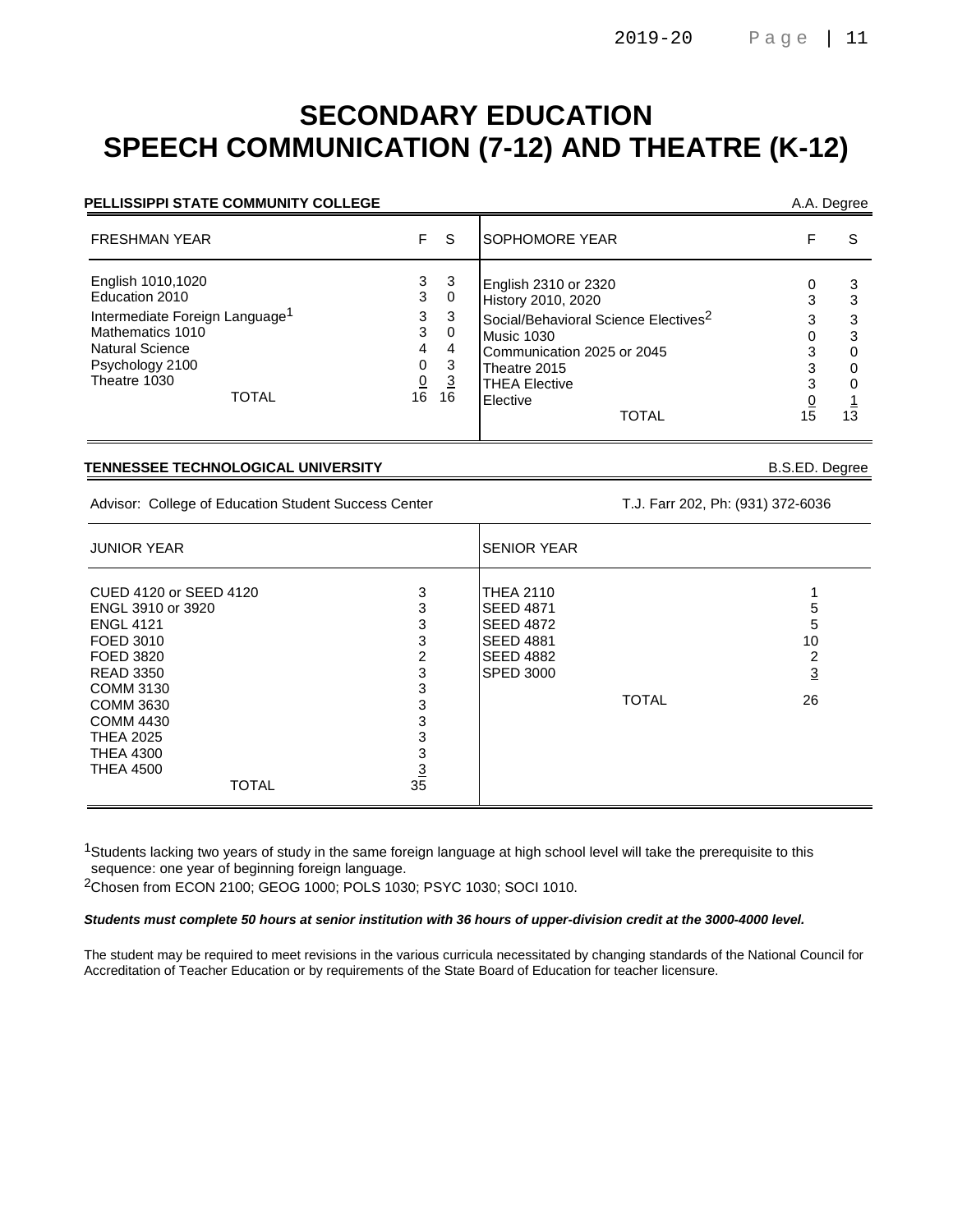### **COLLEGE OF INTERDISCIPLINARY STUDIES INTERDISCIPLINARY STUDIES**

#### **PELLISSIPPI STATE COMMUNITY COLLEGE** A.S. Degree

| <b>FRESHMAN YEAR</b>                                                                                                                        | F.                                      | S                                                 | <b>SOPHOMORE YEAR</b>                                                                                                                                     |   |                               |
|---------------------------------------------------------------------------------------------------------------------------------------------|-----------------------------------------|---------------------------------------------------|-----------------------------------------------------------------------------------------------------------------------------------------------------------|---|-------------------------------|
| English 1010,1020<br>History 2010, 2020<br><b>Mathematics</b><br><b>Natural Science</b><br>Humanities/Fine Arts<br>Elective<br><b>TOTAL</b> | 3<br>3<br>3<br>4<br>3<br>$\Omega$<br>16 | -3<br>-3<br>-0<br>4<br>-3<br>$\overline{3}$<br>16 | Psychology 1030<br>ENGL 2110, 2120, 2210, 2220, 2310, 2320<br>Communication 2025 or 2045<br>Sociology 1010<br>Economics 2100<br>Electives<br><b>TOTAL</b> | 0 | З<br>3<br>З<br><u>6</u><br>15 |

#### **TENNESSEE TECHNOLOGICAL UNIVERSITY** B.S. Degree

Advisor: Jeannie Smith, Student Success Director Success And The Southwest Hall 146, Ph: (931) 372-6238

| <b>JUNIOR YEAR</b>                                                                                                                                                 |                                            | <b>SENIOR YEAR</b>                                                                                                                                                 |                |  |  |
|--------------------------------------------------------------------------------------------------------------------------------------------------------------------|--------------------------------------------|--------------------------------------------------------------------------------------------------------------------------------------------------------------------|----------------|--|--|
| <b>BMGT 3510</b><br>LIST 4093<br>SOC 3300<br>SOC 4430<br>PC 3250<br><b>LIST 4100</b><br>Social Science Upper Division<br>Directed Elective Upper Division<br>TOTAL | 3<br>3<br>3<br>3<br>3<br>3<br>6<br>6<br>30 | <b>BMGT 3630</b><br><b>FOED 3010</b><br>FOED 4340<br>LAW 2810<br><b>SPAN 3550</b><br><b>LIST 4850</b><br><b>SPCH 3000</b><br><b>UNIV 4113</b><br>LIST or PRST 4995 |                |  |  |
|                                                                                                                                                                    |                                            | <b>TOTAL</b>                                                                                                                                                       | $\frac{3}{30}$ |  |  |

Must be selected from the General Education requirements in the PSCC catalog and the TTU Course Equivalency table https://www.tntech.edu/ undergraduate/transfer/transfercredit.php.

Elective courses must be selected from the PSCC/TTU Transfer Course Equivalency table https://www.tntech.edu/ undergraduate/transfer/transfercredit.php.

The BS/LIST degree requires a minimum of 120 hours. Students with an Associate's degree may need to take electives or prerequisite credits.

#### **DEGREE REQUIREMENTS**

**Students holding an A.S., A.A. and A.A.S. degrees:** The B.S. degree requires a minimum of 120 hours, 60 hours must transfer as an A.S., A.A., or A.A.S. degree, and 50 hours minimum must be taken at a four-year institution. Students must have a minimum of 45 hours at the 3000 or 4000 level with at least 12 of these hours at the 4000 level. To meet residence requirements, a student must complete 30 hours, including 24 semester hours of 3000 and 4000 level courses at TTU. **PREREQUISITE REQUIREMENTS**

**Students holding A.A.S. degrees:** The general education requirements for TTU must be met, some of which are included in the degree plan above. In addition, if these requirements were not included in the A.A.S. degree, they must be taken: English Composition, 3 hours; Oral Communication (speech-based), 3 hours; Math, 3 hours (requiring 2 years of Algebra and 1 year of Geometry in high school); Humanities/Fine Arts, 3 hours; Social/Behavioral Sciences, 6 hours; and Natural Sciences, 8 hours. **Students holding A.S. or A.A. degrees:** The general education requirements for TTU must be met.

**Students must complete 50 hours at senior institution with 45 hours of upper-division credit at the 3000-4000 level.**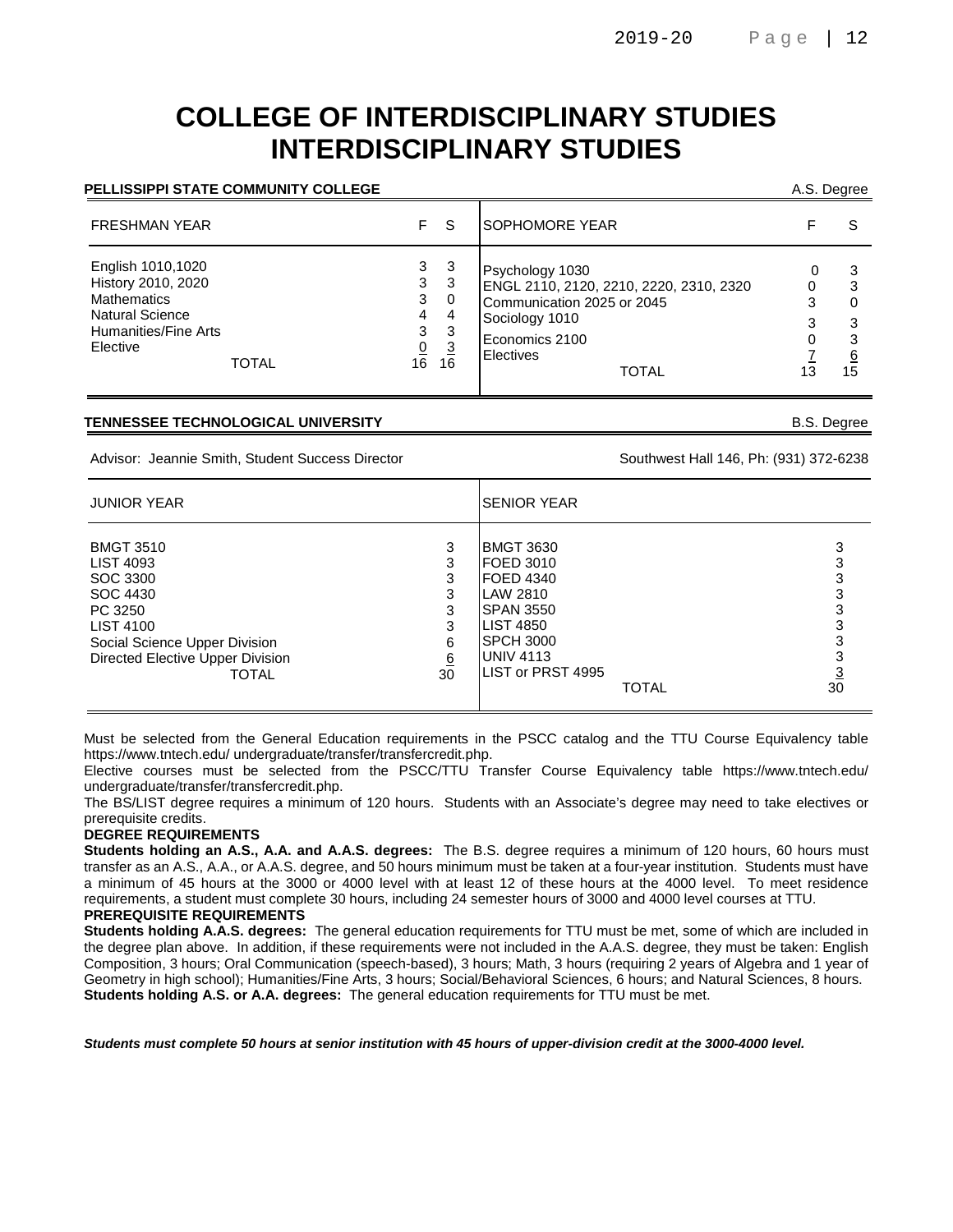# **INTERDISCIPLINARY STUDIES**

#### **PELLISSIPPI STATE COMMUNITY COLLEGE** A.S. Degree

| <b>FRESHMAN YEAR</b>                                                                                                                 | F.                                            | -S                                              | <b>ISOPHOMORE YEAR</b>                                                                                                                                    |                          |
|--------------------------------------------------------------------------------------------------------------------------------------|-----------------------------------------------|-------------------------------------------------|-----------------------------------------------------------------------------------------------------------------------------------------------------------|--------------------------|
| English 1010,1020<br>History 2010, 2020<br><b>Mathematics</b><br><b>Natural Science</b><br>Humanities/Fine Arts<br>Elective<br>TOTAL | 3<br>3<br>3<br>4<br>3<br>$\overline{0}$<br>16 | -3<br>3<br>0<br>4<br>-3<br>$\overline{3}$<br>16 | Psychology 1030<br>ENGL 2110, 2120, 2210, 2220, 2310, 2320<br>Communication 2025 or 2045<br>Sociology 1010<br>Economics 2100<br>Electives<br><b>TOTAL</b> | 3<br>3<br><u>6</u><br>15 |

#### **TENNESSEE TECHNOLOGICAL UNIVERSITY** B.S. Degree

Advisor: Jeannie Smith, Student Success Director Success And The Southwest Hall 146, Ph: (931) 372-6238

| <b>JUNIOR YEAR</b>                                                                   |                       | ISENIOR YEAR                                                                                                                                                                                    |                |
|--------------------------------------------------------------------------------------|-----------------------|-------------------------------------------------------------------------------------------------------------------------------------------------------------------------------------------------|----------------|
| Concentration Area (3000-4000 level courses)<br>Electives (3000-4000 level)<br>TOTAL | 12<br><u>18</u><br>30 | Concentration Area (3000-4000 level courses)<br>Electives (any level)<br>LIST or PRST 4995 Capstone Project (last semester; all<br>concentration requirements must be completed prior)<br>TOTAL | 12<br>15<br>30 |

Must be selected from the General Education requirements in the PSCC catalog and the TTU Course Equivalency table https://www.tntech.edu/ undergraduate/transfer/transfercredit.php.

Elective courses must be selected from the PSCC/TTU Transfer Course Equivalency table https://www.tntech.edu/ undergraduate/transfer/transfercredit.php.

The BS/LIST degree requires a minimum of 120 hours. Students with an Associate's degree may need to take electives or prerequisite credits.

#### **DEGREE REQUIREMENTS**

**Students holding an A.S., A.A. and A.A.S. degrees:** The B.S. degree requires a minimum of 120 hours, 60 hours must transfer as an A.S., A.A., or A.A.S. degree, and 50 hours minimum must be taken at a four-year institution. Students must have a minimum of 45 hours at the 3000 or 4000 level with at least 12 of these hours at the 4000 level. To meet residence requirements, a student must complete 30 hours, including 24 semester hours of 3000 and 4000 level courses at TTU.

#### **PREREQUISITE REQUIREMENTS**

**Students holding A.A.S. degrees:** The general education requirements for TTU must be met, some of which are included in the degree plan above. In addition, if these requirements were not included in the A.A.S. degree, they must be taken: English Composition, 3 hours; Oral Communication (speech-based), 3 hours; Math, 3 hours (requiring 2 years of Algebra and 1 year of Geometry in high school); Humanities/Fine Arts, 3 hours; Social/Behavioral Sciences, 6 hours; and Natural Sciences, 8 hours. **Students holding A.S. or A.A. degrees:** The general education requirements for TTU must be met.

**Students must complete 50 hours at senior institution with 45 hours of upper-division credit at the 3000-4000 level.**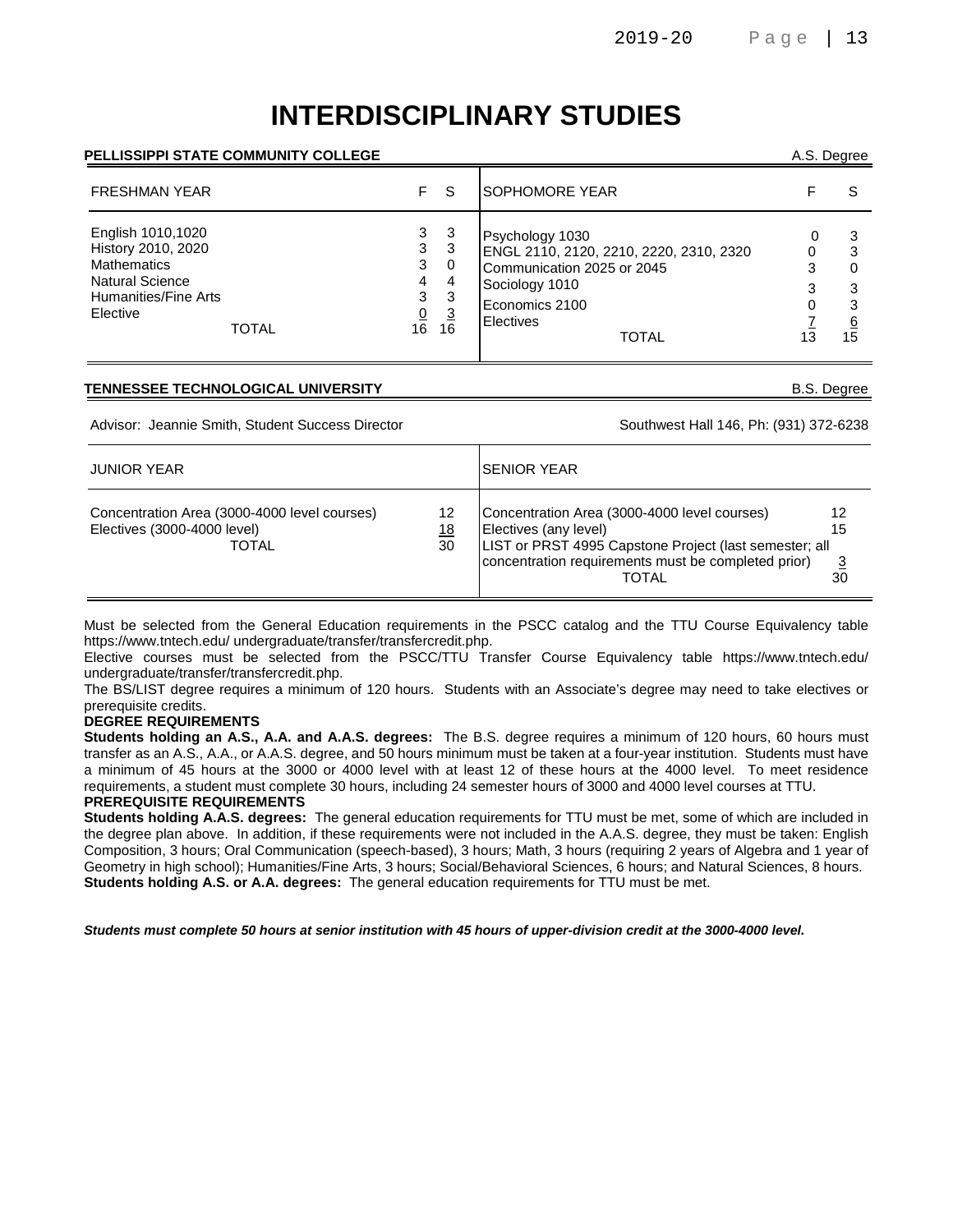# **PROFESSIONAL STUDIES**

#### **PELLISSIPPI STATE COMMUNITY COLLEGE** A.S. Degree

| <b>FRESHMAN YEAR</b>                                                                                            | F.                               | <sub>S</sub>                                                                              | <b>SOPHOMORE YEAR</b>                                                                                                                                                  |                   |
|-----------------------------------------------------------------------------------------------------------------|----------------------------------|-------------------------------------------------------------------------------------------|------------------------------------------------------------------------------------------------------------------------------------------------------------------------|-------------------|
| English 1010,1020<br>History 2010, 2020<br><b>Mathematics</b><br><b>Natural Science</b><br>Humanities/Fine Arts | 3<br>3<br>3<br>4<br><b>TOTAL</b> | 3<br>3<br>$\mathbf 0$<br>4<br>$\begin{array}{cc} \frac{3}{16} & \frac{3}{13} \end{array}$ | Psychology 1030<br>ENGL 2110, 2120, 2210, 2220, 2310, 2320<br>Communication 2025 or 2045<br>Sociology 1010<br>Economics 2010, 2020<br><b>Electives</b><br><b>TOTAL</b> | 3<br>3<br>ົ<br>15 |

#### **TENNESSEE TECHNOLOGICAL UNIVERSITY B.S. Degree**

Advisor: Jeannie Smith, Student Success Director Southwest Hall 146, Ph: (931) 372-6238

| <b>JUNIOR YEAR</b>                                                                                                                         |                           | ISENIOR YEAR                                                                                                                                                                                         |                |
|--------------------------------------------------------------------------------------------------------------------------------------------|---------------------------|------------------------------------------------------------------------------------------------------------------------------------------------------------------------------------------------------|----------------|
| Professional Core (3000-4000 level courses)<br>Concentration <sup>1</sup> (3000-4000 level)<br>Electives (3000-4000 level)<br><b>TOTAL</b> | 9<br>15<br><u>6</u><br>30 | Professional Core (3000-4000 level courses)<br>Electives (any level)<br><b>PRST 4995 Capstone Project (last semester; all concentration</b><br>requirements must be completed prior)<br><b>TOTAL</b> | 12<br>15<br>30 |

<sup>1</sup>Available concentrations in Health Administration, Information Technology, Organizational Leadership, or International Organizational Leadership, http://www.tnecampus.info/welcome-tn-ecampusinfo. This is an online degree program delivered through TN eCampus http://www.tnecampus.info/welcome-tn-ecampusinfo.

**Students must complete 50 hours at senior institution with 45 hours of upper-division credit at the 3000-4000 level.**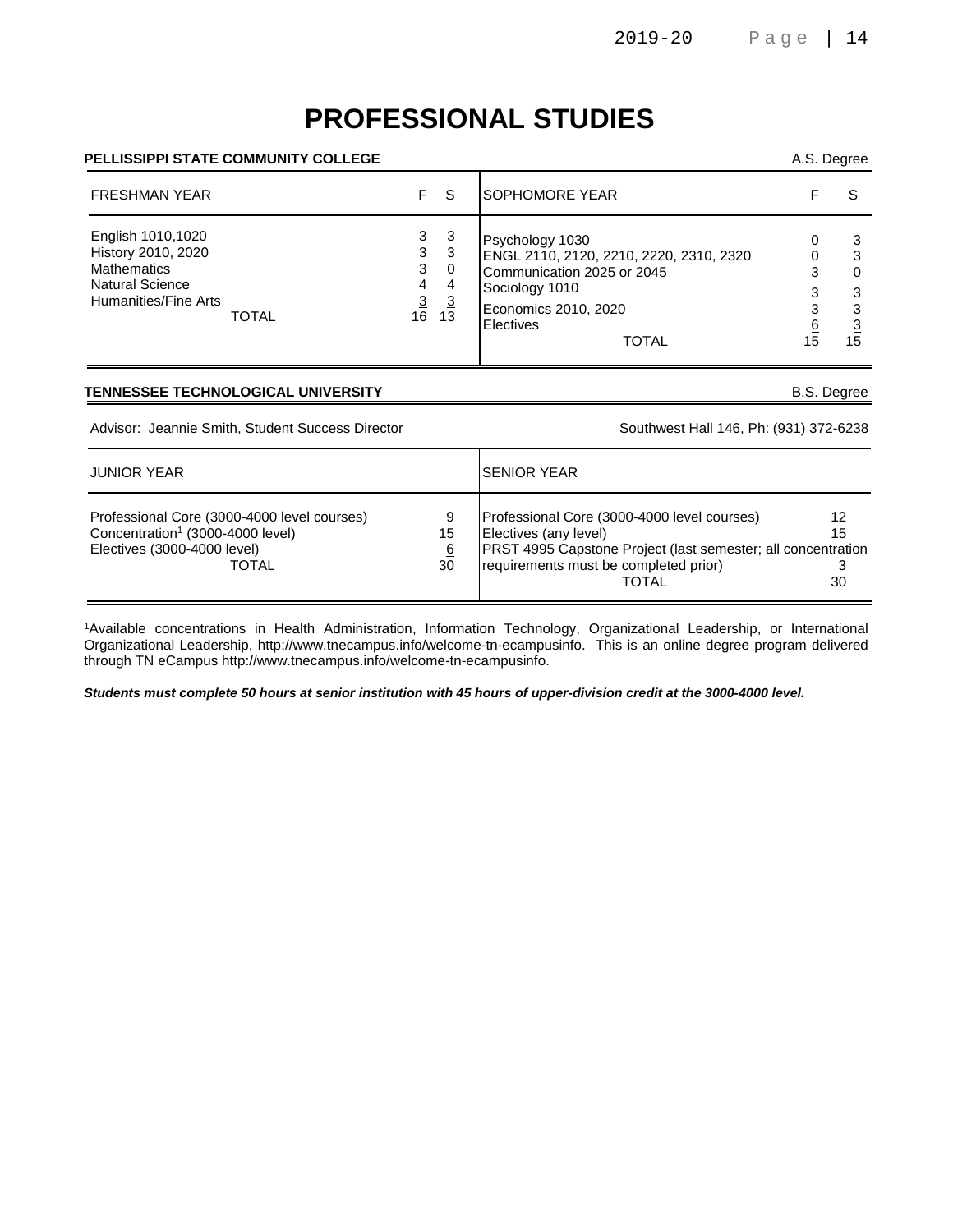| <b>EQUIVALENCY TABLE</b><br><b>July 2019</b>     |                        | COMM 2085*<br>COMM 2090*                    | <b>COMM ELEC</b><br><b>COMM ELEC</b>                    |
|--------------------------------------------------|------------------------|---------------------------------------------|---------------------------------------------------------|
| <b>PSCC</b>                                      | <b>TN TECH</b>         | <b>CRMJ 2010</b><br>CRMJ 2312               | <b>CRMJ 2700</b><br>CJ 2660                             |
| AAST 2200 <sup>3</sup>                           | <b>GE SBS</b>          | <b>ECE 2010</b>                             | ECE 2010                                                |
| <b>ACCT 1010</b>                                 | ACCT 2110              | ECE 2020                                    | ECE 2011, ELEC                                          |
| <b>ACCT 1020</b>                                 | <b>ACCT 2120</b>       |                                             |                                                         |
|                                                  |                        |                                             |                                                         |
| <b>AGRI 1020</b>                                 | ANS 1200               | ECEd 2310<br>ECEd 2315*<br>ECEd 2335*       | <b>HEC 2200</b><br>ECSP (ECED) ELEC<br><b>ECED ELEC</b> |
| ANT 1130*                                        | ANTH ELEC              | <b>ECEd 2360</b>                            | <b>CFS 2400</b>                                         |
| ANT 1230 <sup>3</sup>                            | <b>GE SBS</b>          |                                             |                                                         |
| ANT 1430*                                        | <b>ANTH ELEC</b>       | ECON 2100 <sup>3</sup><br><b>ECON 22003</b> | <b>ECON 2020</b><br><b>ECON 2010</b>                    |
| ART 1045                                         | <b>ART 1045</b>        |                                             |                                                         |
| ART 1050                                         | ART 1050               | EDU 2010                                    | FOED 2011, ELEC                                         |
| ART 1340                                         | ART 1340               | EDU 2015                                    | <b>ELEC</b>                                             |
| ART 1350                                         | ART 1350               |                                             |                                                         |
| ART 2010 <sup>2</sup>                            | ART 2000               | EETC 1331*                                  | <b>MET ELEC</b>                                         |
| ART 2020 <sup>2</sup>                            | ART 2020               |                                             |                                                         |
| ART 2120*                                        | ART ELEC               | ENGL $10101$                                | <b>ENGL 1010</b>                                        |
| ART 2130                                         | ART 2410               | ENGL 1020 <sup>1</sup>                      | <b>ENGL 1020</b>                                        |
| ART 2140*                                        | <b>ART ELEC</b>        | ENGL 2035 <sup>2</sup>                      | <b>GE HUFA</b>                                          |
|                                                  |                        |                                             |                                                         |
| ART 2210                                         | ART 2510               | ENGL $2055^2$                               | <b>GE HUFA</b>                                          |
| ART 2220*                                        | ART ELEC               | ENGL 2110 $2$                               | ENGL 2130 or SO ENGL                                    |
| ART 2410*                                        | ART ELEC               | ENGL 2120 <sup>2</sup>                      | ENGL 2130 or SO ENGL                                    |
| ART 2420*                                        | ART ELEC               | ENGL $2210^2$                               | ENGL 2235 or SO ENGL                                    |
| ART 2620*                                        | <b>ART ELEC</b>        | ENGL 2220 <sup>2</sup>                      | ENGL 2235 or SO ENGL                                    |
| ART 2950*                                        | <b>ART ELEC</b>        | ENGL 2310 <sup>2</sup>                      | ENGL 2330 or SO ENGL                                    |
|                                                  |                        | ENGL 2320 <sup>2</sup>                      | ENGL 2330 or SO ENGL                                    |
| ASL 1010*                                        | <b>SPED ELEC</b>       | ENGL $2510^2$                               | <b>GE HUFA</b>                                          |
| ASL 1020*                                        | <b>SPED ELEC</b>       | ENGL $2520^2$                               | <b>GE HUFA</b>                                          |
|                                                  |                        | ENGL 2860 <sup>2</sup>                      | <b>GE HUFA</b>                                          |
| <b>BIOL 1110<sup>4</sup></b>                     | BIOL 1010 or 1113      | <b>ENGL 2950</b>                            | PC 2500                                                 |
| <b>BIOL 1120<sup>4</sup></b>                     | BIOL 1020 or 1123      |                                             |                                                         |
| BIOL 2010 <sup>4</sup>                           | <b>BIOL 2010</b>       | ENS 1510, 1520                              | <b>PHYS 2110</b>                                        |
| <b>BIOL 2020<sup>4</sup></b>                     | <b>BIOL 2020</b>       | <b>ENS 2110</b>                             | <b>CEE 2110</b>                                         |
| <b>BIOL 2040*</b>                                | <b>BIOL ELEC</b>       | <b>ENS 2310</b>                             | ME 2330                                                 |
| BIOL 2120*                                       | <b>BIOL ELEC</b>       |                                             |                                                         |
| BIOL 2130*                                       |                        | FREN 1010, 1020                             | FREN 1010, 1020                                         |
|                                                  | <b>BIOL 3230</b>       |                                             |                                                         |
| BIOL 2310 <sup>4</sup> or BIOL 2320 <sup>4</sup> | <b>BIOL 2310</b>       | FREN 2010, 2020                             | FREN 2010, 2020                                         |
| <b>BIOL 2400</b>                                 | <b>HEC 2020</b>        |                                             |                                                         |
|                                                  |                        | GEOG 1000 <sup>3</sup>                      | GEOG 1012                                               |
| CFS 2110*                                        | <b>CFS ELEC</b>        | GEOL 1040 <sup>4</sup>                      | <b>GEOL 1040</b>                                        |
|                                                  |                        | GEOL 1050 <sup>4</sup>                      | <b>GENS</b>                                             |
| CHEM 1010 <sup>4</sup>                           | <b>CHEM 1010</b>       | GEOL 1300 <sup>4</sup>                      | <b>GENS</b>                                             |
| CHEM 1020 <sup>4</sup>                           | <b>CHEM 1020</b>       |                                             |                                                         |
| CHEM 1050 <sup>4</sup>                           | <b>CHEM 1310</b>       | GERM 1010, 1020                             | GERM 1010, 1020                                         |
| CHEM 1110 <sup>4</sup>                           | <b>CHEM 1110</b>       | GERM 2010, 2020                             | GERM 2010, 2020                                         |
| CHEM 1120 <sup>4</sup>                           | <b>CHEM 1120</b>       |                                             |                                                         |
| CHEM 2010*                                       | CHEM 3010              | <b>HIST 2010</b>                            | <b>HIST 2010</b>                                        |
| CHEM 2020*                                       | <b>CHEM 3020</b>       | <b>HIST 2020</b>                            | <b>HIST 2020</b>                                        |
| CHEM 2310*                                       | <b>CHEM ELEC</b>       | <b>HIST 2210</b>                            | <b>HIST 2210</b>                                        |
|                                                  |                        | <b>HIST 2220</b>                            | <b>HIST 2220</b>                                        |
| <b>CISP 1010</b>                                 | <b>CSC 1300</b>        | <b>HIST 2310</b>                            | <b>HIST 2310</b>                                        |
| <b>CISP 1020</b>                                 | CSC 1310               | <b>HIST 2320</b>                            | <b>HIST 2320</b>                                        |
| <b>CISP 1550</b>                                 | <b>CSC ELEC</b>        |                                             |                                                         |
| CISP 2410*                                       | CSC 3410, CSC ELEC     | HSP 1200*                                   | ELEC                                                    |
|                                                  |                        | HSP 2260*                                   | ELEC                                                    |
| <b>CITC 1110</b>                                 | <b>CSC ELEC</b>        |                                             |                                                         |
| <b>CITC 1111</b>                                 | <b>CSC ELEC</b>        | <b>IDT 1030*</b>                            | <b>ELEC</b>                                             |
| <b>CITC 1301</b>                                 | <b>CSC 1200</b>        | IDT 2030*                                   | <b>ELEC</b>                                             |
| <b>CITC 1302</b>                                 | <b>CSC 2560</b>        |                                             |                                                         |
| <b>CITC 1310</b>                                 | <b>CSC ELEC</b>        | <b>INFS 1010</b>                            | DS 2810                                                 |
| CITC 1311, 2314                                  | CSC 2310, ELEC         |                                             |                                                         |
| CITC 1333                                        | CSC 2500, ELEC         | MATH 1010 <sup>5</sup>                      | <b>MATH 1010</b>                                        |
| <b>CITC 2399</b>                                 | <b>CSC ELEC</b>        | <b>MATH 1030</b>                            | <b>MATH 1000</b>                                        |
|                                                  |                        | MATH 1050                                   | <b>GE MATH</b>                                          |
| <b>COLL 1500</b>                                 | <b>UNIV 1030, ELEC</b> | MATH 1130 <sup>5</sup> +                    | <b>MATH 1130</b>                                        |
|                                                  |                        | <b>MATH 1410</b>                            | <b>MATH 1410</b>                                        |

MATH 1420 MATH 1420

MATH 1530

MATH 1630

MATH 1720

MATH 1710

MATH 1530<sup>5</sup>

MATH 1630<sup>5</sup>

MATH 1710<sup>5</sup>

MATH 1720<sup>5</sup>

COMM 1010 JOUR 2200<br>COMM 1020 JOUR 2220 COMM 1020<br>
COMM 2025<br>
COMM 2025 COMM 2045<sup>1</sup><br>COMM 2055\*

COMM 2025

 GE COMM COMM ELEC 2019-20 Page | 15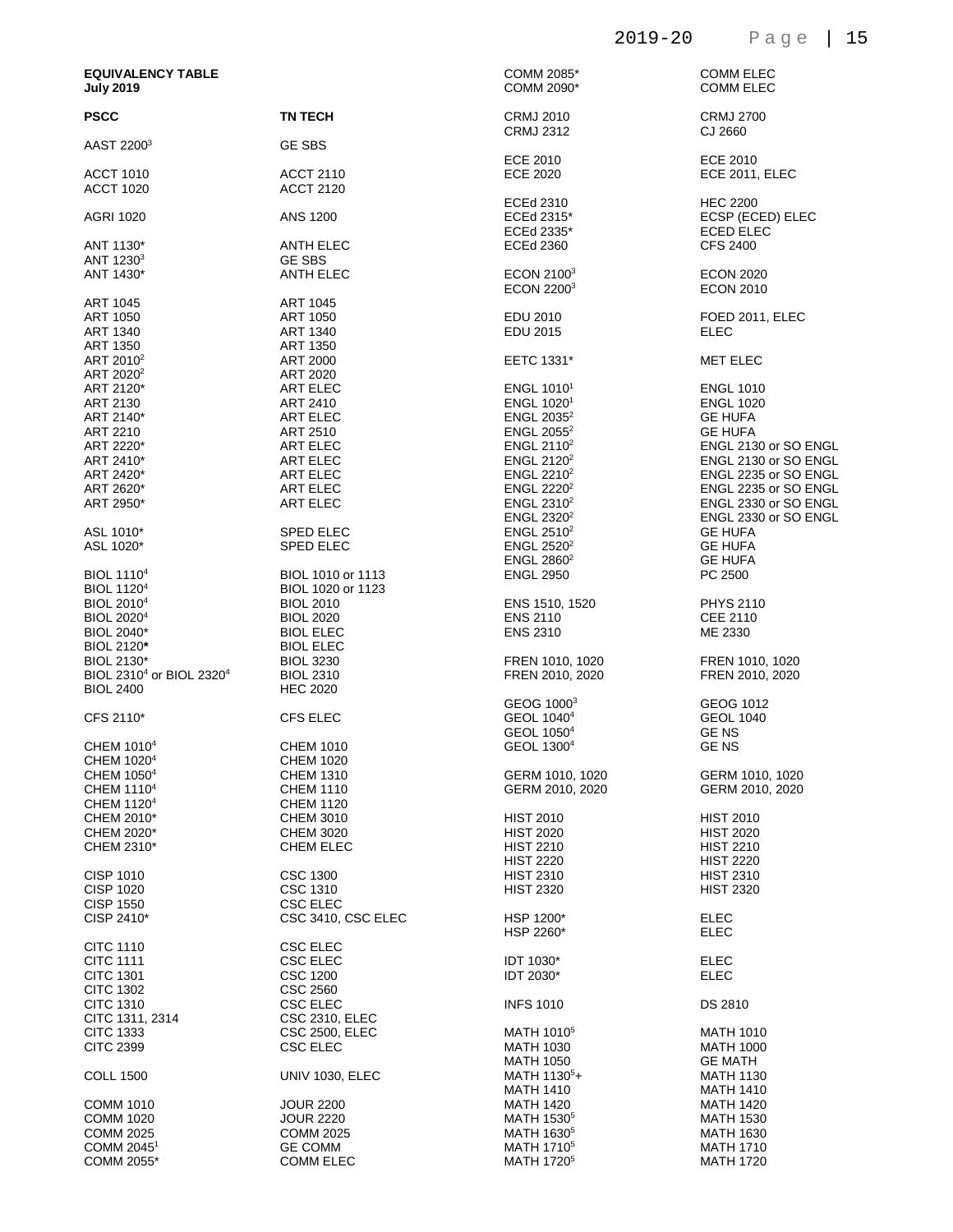| MATH 1730 <sup>5</sup>                                             | <b>MATH 1730</b>   |
|--------------------------------------------------------------------|--------------------|
| MATH 1830 <sup>5</sup> +                                           | MATH 1830, ELEC    |
| MATH 1910 <sup>5</sup>                                             | <b>MATH 1910</b>   |
| <b>MATH 1920</b>                                                   | <b>MATH 1920</b>   |
| <b>MATH 2010</b>                                                   | <b>MATH 2010</b>   |
| MATH 2050*                                                         | <b>MATH ELEC</b>   |
| <b>MATH 2110</b>                                                   | <b>MATH 2110</b>   |
| <b>MATH 2120</b><br>+Business majors must take MATH 1130 and 1830. | <b>MATH 2120</b>   |
| <b>MUS 1000</b>                                                    | <b>MUS 1110</b>    |
| MUS 1030 <sup>2</sup>                                              | <b>MUS 1030</b>    |
| <b>MUS 1057</b>                                                    | <b>MUS 1120</b>    |
| <b>MUS 1058</b>                                                    | <b>MUS 1130</b>    |
| <b>MUS 1155</b>                                                    | <b>MUS 1140</b>    |
| <b>MUS 1156</b>                                                    | <b>MUS 1150</b>    |
| <b>MUS 1511</b>                                                    | <b>MUS 1070</b>    |
| <b>MUS 1521</b>                                                    | <b>MUS 1070</b>    |
| <b>MUS 1540</b>                                                    | <b>MUS 1090</b>    |
| MUS 1555*                                                          | <b>MUS ELEC</b>    |
| MUS 1565 or 1575                                                   | <b>MUS 1005</b>    |
| <b>MUS 1595</b>                                                    | <b>MUS 1015</b>    |
| <b>MUS 1710</b>                                                    | <b>MUS 1100</b>    |
| <b>MUS 1711</b>                                                    | MUS 1100, MUS ELEC |
| <b>MUS 1712</b>                                                    | MUS 1100, MUS ELEC |
| <b>MUS 1720</b>                                                    | <b>MUS 1200</b>    |
| <b>MUS 1721</b>                                                    | MUS 1200, MUS ELEC |
| <b>MUS 1722</b>                                                    | MUS 1200, MUS ELEC |
| <b>MUS 1730</b>                                                    | <b>MUS 1900</b>    |
| <b>MUS 1731</b>                                                    | MUS 1900, MUS ELEC |
| <b>MUS 1732</b>                                                    | MUS 1900, MUS ELEC |
| MUS 1740*                                                          | <b>MUS ELEC</b>    |
| MUS 1741*                                                          | <b>MUS ELEC</b>    |
| MUS 1742*                                                          | <b>MUS ELEC</b>    |
| MUS 1750*                                                          | <b>MUS ELEC</b>    |
| MUS 1751*                                                          | <b>MUS ELEC</b>    |
| MUS 1752*                                                          | <b>MUS ELEC</b>    |
| MUS 1760*                                                          | <b>MUS ELEC</b>    |
| MUS 1761*                                                          | <b>MUS ELEC</b>    |
| MUS 1762*                                                          | <b>MUS ELEC</b>    |
| <b>MUS 1770</b>                                                    | <b>MUS 1700</b>    |
| <b>MUS 1771</b>                                                    | MUS 1700, MUS ELEC |
| <b>MUS 1772</b>                                                    | MUS 1700. MUS ELEC |
| <b>MUS 1781</b>                                                    | <b>MUS 1100</b>    |
| <b>MUS 1782</b>                                                    | <b>MUS 1100</b>    |
| <b>PHED 1010</b>                                                   | <b>PHED 1220</b>   |
| <b>PHED 1020</b>                                                   | PHED 1030          |
| <b>PHED 1030</b>                                                   | PHED 1090          |
| <b>PHED 1070</b>                                                   | PHED ACT           |
| PHED 1100 <sup>3</sup>                                             | <b>GE SBS</b>      |
| <b>PHED 1110</b>                                                   | PHED ACT           |
| <b>PHED 1120</b>                                                   | PHED ACT           |
| PHED 1130                                                          | PHED ACT           |
| PHED 2010                                                          | <b>PHED 1040</b>   |
| <b>PHED 2050</b>                                                   | PHED 1050 or 1290  |
| <b>PHED 2110</b>                                                   | <b>PHED 1100</b>   |
| <b>PHED 2160</b>                                                   | <b>PHED 1170</b>   |
| <b>PHED 2250</b>                                                   | PHED 1360          |
| PHED 2310                                                          | PHED ACT           |
| PHED 2330                                                          | PHED 1080          |
| PHED 2335                                                          | <b>EXPW 1150</b>   |
| <b>PHED 2340</b>                                                   | <b>PHED 1240</b>   |
| <b>PHED 2435</b>                                                   | EXPW 2430, ELEC    |
| <b>PHED 2440</b>                                                   | <b>PHED 1010</b>   |
| <b>PHED 2450</b>                                                   | <b>PHED 1010</b>   |
| <b>PHED 2510</b>                                                   | <b>PHED 1070</b>   |
| <b>PHED 2520</b>                                                   | <b>PHED 1370</b>   |
| <b>PHED 2660</b>                                                   | PHED 1230          |
| PHIL 1030 <sup>2</sup>                                             | PHIL 1030          |
| PHIL 1040 <sup>2</sup>                                             | <b>PHIL 2250</b>   |
| <b>PHIL 1300</b>                                                   | <b>PHIL 2100</b>   |
| PHIL 1500 <sup>2</sup>                                             | <b>GE HUFA</b>     |
| PHIL 2200 <sup>2</sup>                                             | <b>GE HUFA</b>     |

|                                                                                                                                                    |  | $  -$                                                                                                                      | -1 |
|----------------------------------------------------------------------------------------------------------------------------------------------------|--|----------------------------------------------------------------------------------------------------------------------------|----|
| PHO 1000*<br>PHO 1100*<br>PHO 1200 <sup>2</sup><br>PHO 2100*<br>PHO 2400*                                                                          |  | <b>JOUR ELEC</b><br><b>JOUR ELEC</b><br><b>GE HUFA</b><br><b>JOUR ELEC</b><br><b>JOUR ELEC</b>                             |    |
| PHYS 1070 <sup>4</sup><br>PHYS 2010 <sup>4</sup><br>PHYS 2020 <sup>4</sup><br>PHYS 2110 <sup>4</sup><br>PHYS 2110 <sup>4</sup> , 2120 <sup>4</sup> |  | <b>PHYS 1070</b><br><b>PHYS 2010</b><br><b>PHYS 2020</b><br><b>GENS</b><br><b>PHYS 2120</b>                                |    |
| POLS 1010 <sup>3</sup><br>POLS 1030 <sup>3</sup>                                                                                                   |  | <b>POLS 1100</b><br><b>POLS 1030</b>                                                                                       |    |
| PSYC 10303<br>PSYC 21003<br>PSYC 2120 <sup>3</sup><br>PSYC 2130 <sup>3</sup><br><b>PSYC 2200</b><br><b>PSYC 2210</b>                               |  | PSY 1030<br><b>GE SBS</b><br><b>GE SBS</b><br><b>PSY 2130</b><br><b>PSY 2110</b><br><b>GE SBS</b>                          |    |
| SOCI 1010 <sup>3</sup><br>SOCI 10403<br><b>SOCI 2010</b>                                                                                           |  | SOC 1010<br>SOC 1650<br>SOC 2630                                                                                           |    |
| SPAN 1010, 1020<br>SPAN 2010, 2020<br>SPAN 2510*                                                                                                   |  | SPAN 1010, 1020<br>SPAN 2010, 2020<br><b>SPAN ELEC</b>                                                                     |    |
| <b>SWRK 2010</b><br><b>SWRK 2030</b>                                                                                                               |  | SW 1800<br><b>SW ELEC</b>                                                                                                  |    |
| <b>THEA 1015</b><br>THEA 1030 <sup>2</sup><br><b>THEA 2015</b><br>THEA 2260*                                                                       |  | <b>THEA 1015</b><br><b>THEA 1030</b><br><b>THEA 2015</b><br>THEA ELEC                                                      |    |
| WGST 2050 <sup>3</sup>                                                                                                                             |  | <b>GE SBS</b>                                                                                                              |    |
| *Not for upper division credit                                                                                                                     |  |                                                                                                                            |    |
| <b>General Education Core</b><br><sup>1</sup> GE COMM<br><sup>2</sup> GE HUFA<br><sup>3</sup> GE SBS<br><sup>4</sup> GE NS<br><sup>5</sup> GE MATH |  | Communications<br><b>Humanities/Fine Arts</b><br>Social/Behavioral Science<br><b>Natural Science</b><br><b>Mathematics</b> |    |
|                                                                                                                                                    |  |                                                                                                                            |    |

2019-20 Page | 16